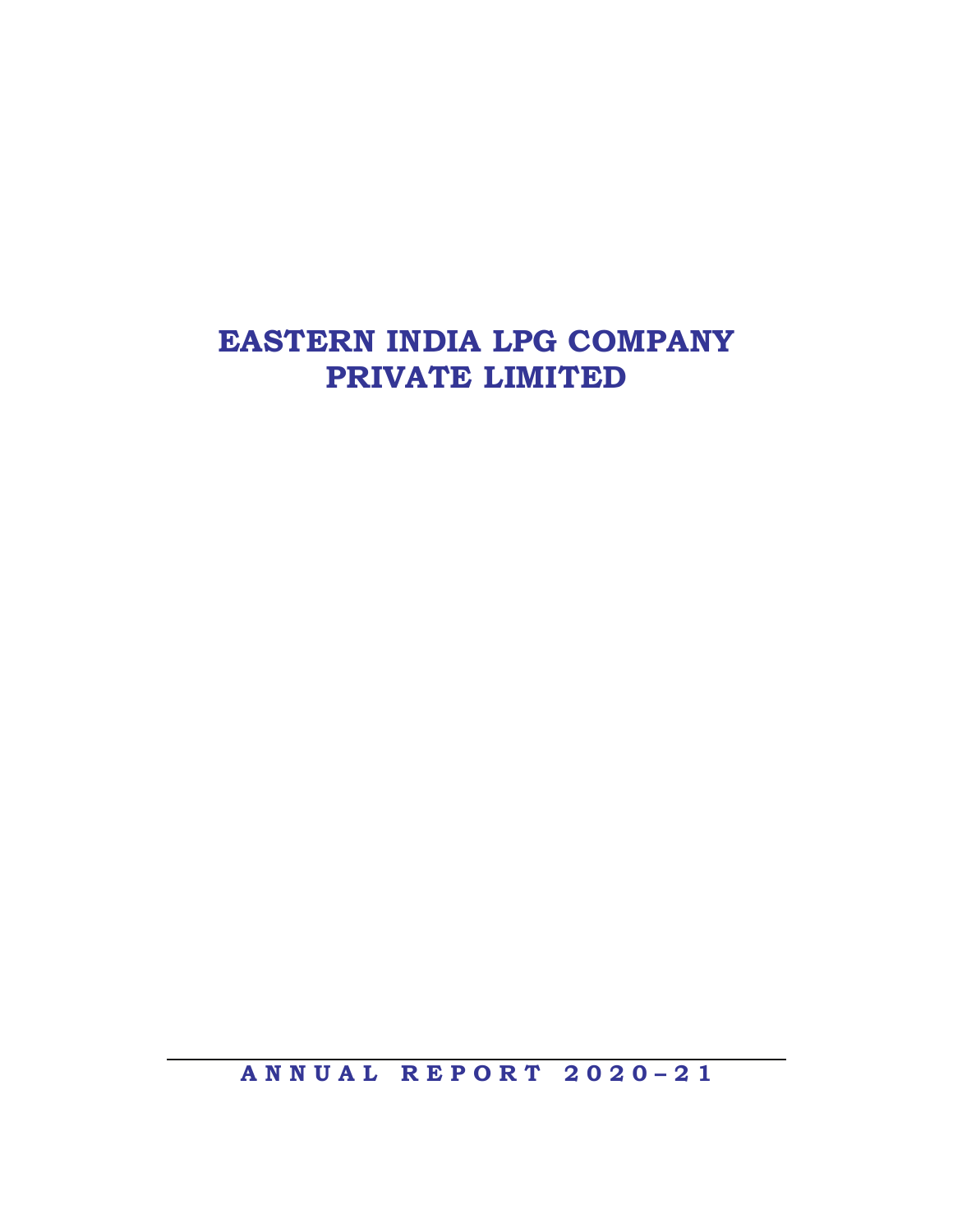## BOARD OF DIRECTORS BANKERS

Raj K. Chandaria **Axis Bank Ltd.** Anish K. Chandaria Kanwaljit Nagpal

## AUDITORS

 J. A. Rajani & Co. Chartered Accountants Mumbai

## REGISTERED OFFICE

502, Skylon, G.I.D.C., Char Rasta, Vapi – 396 195 Dist. Valsad, Gujarat State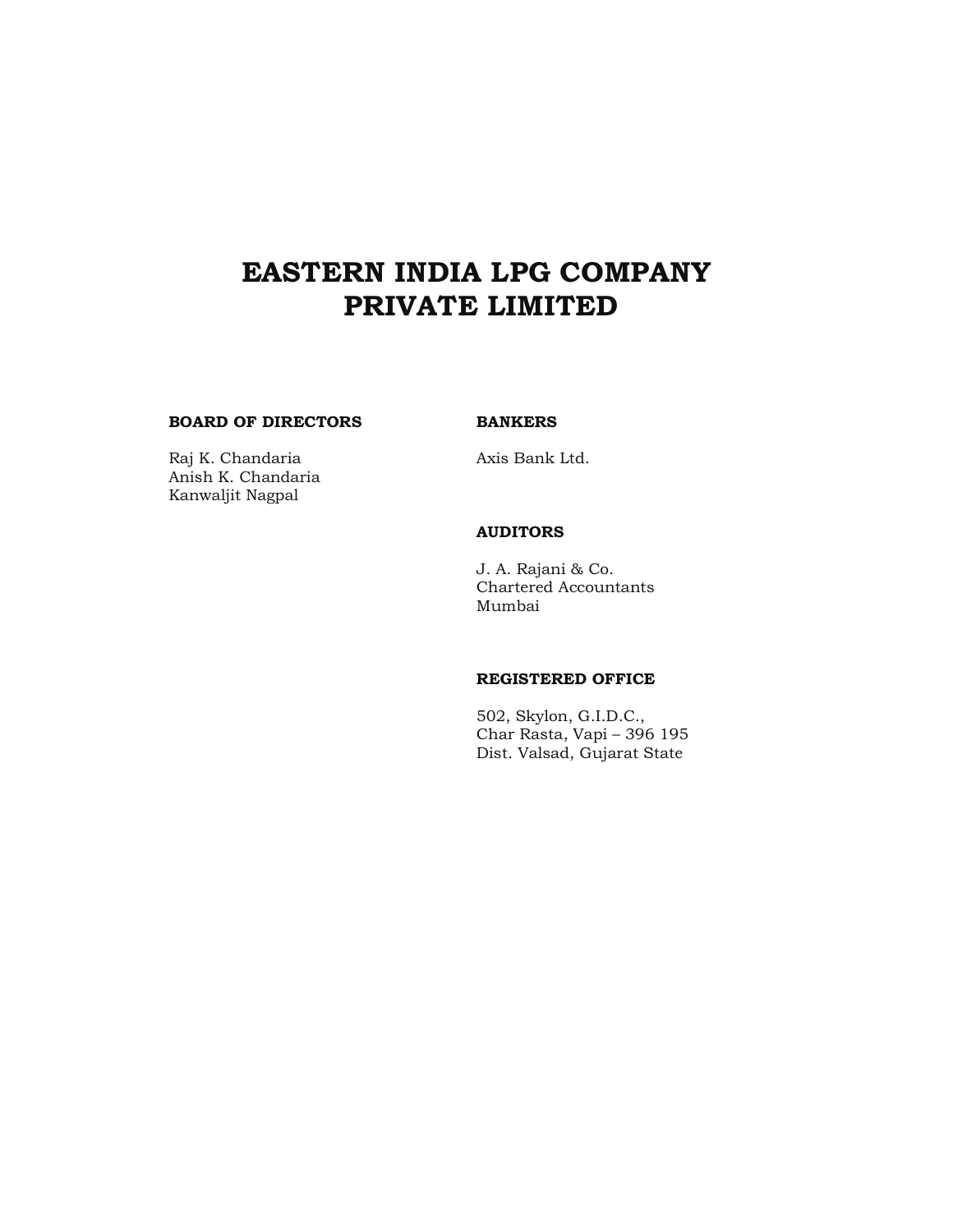## INDEPENDENT AUDITOR'S REPORT To the members of Eastern India LPG Company Private Limited

## Report on the audit of the financial statements

## Opinion

We have audited the accompanying financial statements of Eastern India LPG Company Private Limited ("the Company"), which comprise the Balance Sheet as at  $31<sup>st</sup>$  March 2021, the Statement of Profit and Loss (including other Comprehensive Income), the Statement of Changes in Equity and the Statement of Cash Flows for the year ended on that date and notes to the financial statements, including a summary of significant accounting policies and other explanatory information (hereinafter referred to as "the financial statements").

In our opinion and to the best of our information and according to the explanations given to us, the aforesaid financial statements give the information required by the Companies Act, 2013 ("the Act") in the manner so required and give a true and fair view in conformity with the Indian Accounting Standards prescribed under section 133 of the Act read with the Companies (Indian Accounting Standards) Rules, 2015, as amended, ("Ind AS") and other accounting principles generally accepted in India, of the state of affairs of the Company as at 31st March, 21 , the profit and total comprehensive income, changes in equity and its cash flows for the year ended on that date.

## Basis for Opinion

We conducted our audit of financial statements in accordance with the Standards on Auditing ("SAs") specified under section 143(10) of the Act. Our responsibilities under those Standards are further described in the Auditor's Responsibilities for the Audit of the Financial Statements section of our report. We are independent of the Company in accordance with the Code of Ethics issued by the Institute of Chartered Accountants of India ("ICAI") together with the independence requirements that are relevant to our audit of the financial statements under the provisions of the Act and the Rules thereunder, and we have fulfilled our other ethical responsibilities in accordance with these requirements and the ICAI's Code of Ethics.

We believe that the audit evidence we have obtained is sufficient and appropriate to provide a basis for our opinion one the financial statements.

## Key audit matters

Key audit matters are those matters that, in our professional judgment, were of most significance in our audit of the financial statements of the current period. These matters were addressed in the context of our audit of the financial statements as a whole, and in forming our opinion thereon, and we do not provide a separate opinion on these matters.

Reporting of key audit matters as per SA 701, Key Audit Matters are not applicable to the Company as it is an unlisted company.

## Information Other than the Financial Statements and Auditor's Report Thereon

The Company's Board of Directors is responsible for the preparation of other information. The other information comprises the information included in the Director's Report but does not include the financial statements and our auditor's report thereon.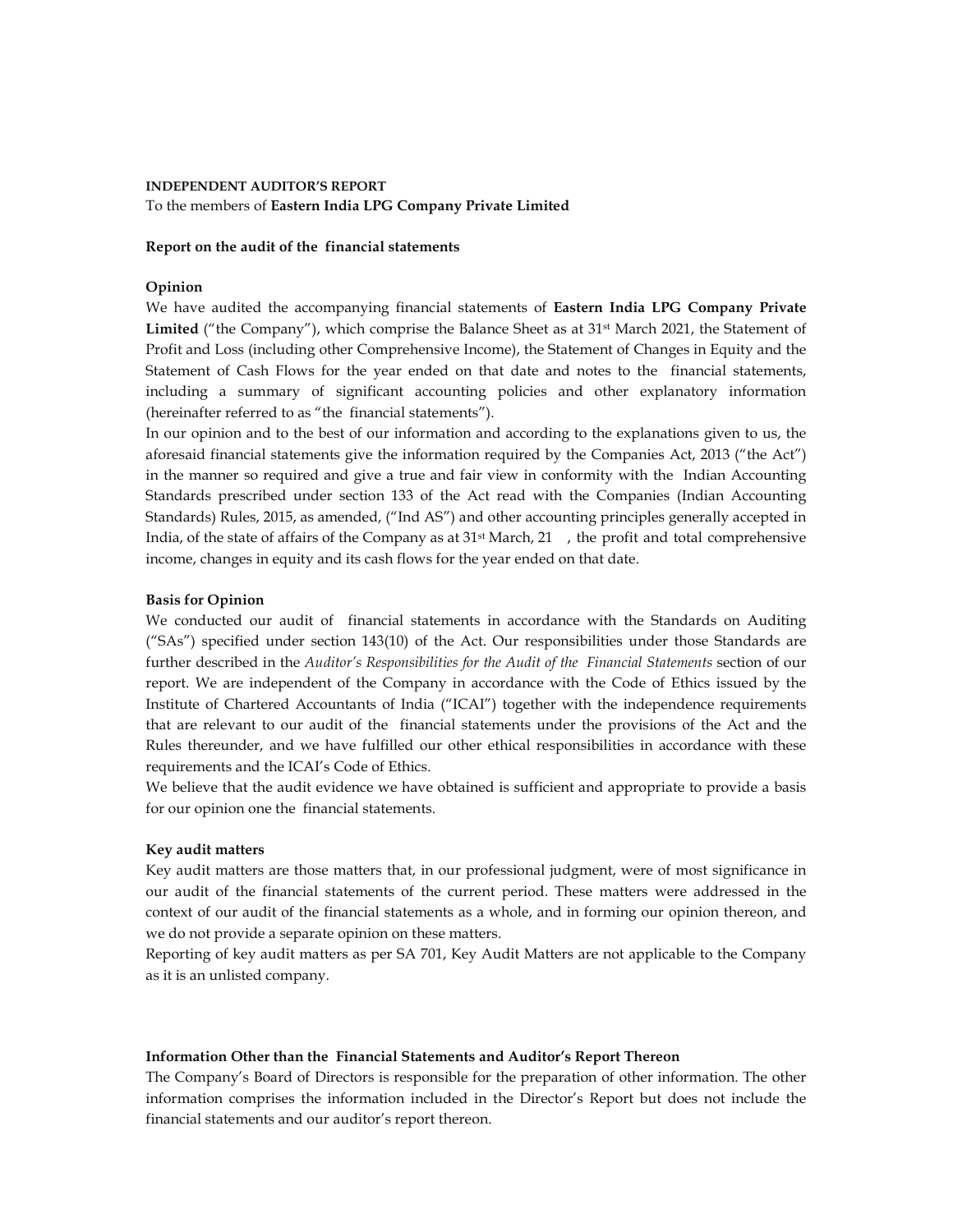Our opinion on the financial statements does not cover the other information and we do not express any form of assurance conclusion thereon.

In connection with our audit of the financial statements, our responsibility is to read the other information identified above when it becomes available and, in doing so, consider whether the other information is materially inconsistent with the financial statements or our knowledge obtained in the audit, or otherwise appears to be materially misstated.

If, based on the work we have performed, we conclude that there is a material misstatement of this other information, we are required to report that fact. We have nothing to report in this regard on the even date.

## Management's Responsibility for the Financial Statements

The Company's Board of Directors is responsible for the matters stated in Section 134(5) of the Act with respect to the preparation of these financial statements that give a true and fair view of the financial position, financial performance, total comprehensive income, changes in equity and cash flows of the Company in accordance with the Ind AS and other accounting principles generally accepted in India. This responsibility also includes maintenance of adequate accounting records in accordance with the provisions of the Act for safeguarding of the assets of the Company and for preventing and detecting frauds and other irregularities; selection and application of appropriate accounting policies; making judgments and estimates that are reasonable and prudent; and design, implementation and maintenance of adequate internal financial controls, that were operating effectively for ensuring the accuracy and completeness of the accounting records, relevant to the preparation and presentation of the financial statements that give a true and fair view and are free from material misstatement, whether due to fraud or error.

In preparing the financial statements, management is responsible for assessing the Company's ability to continue as a going concern, disclosing, as applicable, matters related to going concern and using the going concern basis of accounting unless management either intends to liquidate the Company or to cease operations, or has no realistic alternative but to do so.

Those Board of Directors are also responsible for overseeing the company's financial reporting process.

## Auditor's Responsibilities for the Audit of the Financial Statements

Our objectives are to obtain reasonable assurance about whether the financial statements as a whole are free from material misstatement, whether due to fraud or error, and to issue an auditor's report that includes our opinion. Reasonable assurance is a high level of assurance, but is not a guarantee that an audit conducted in accordance with SAs will always detect a material misstatement when it exists. Misstatements can arise from fraud or error and are considered material if, individually or in the aggregate, they could reasonably be expected to influence the economic decisions of users taken on the basis of these financial statements.

As part of an audit in accordance with SAs, we exercise professional judgment and maintain professional scepticism throughout the audit. We also:

· Identify and assess the risks of material misstatement of the financial statements, whether due to fraud or error, design and perform audit procedures responsive to those risks, and obtain audit evidence that is sufficient and appropriate to provide a basis for our opinion. The risk of not detecting a material misstatement resulting from fraud is higher than for one resulting from error, as fraud may involve collusion, forgery, intentional omissions, misrepresentations, or the override of internal control.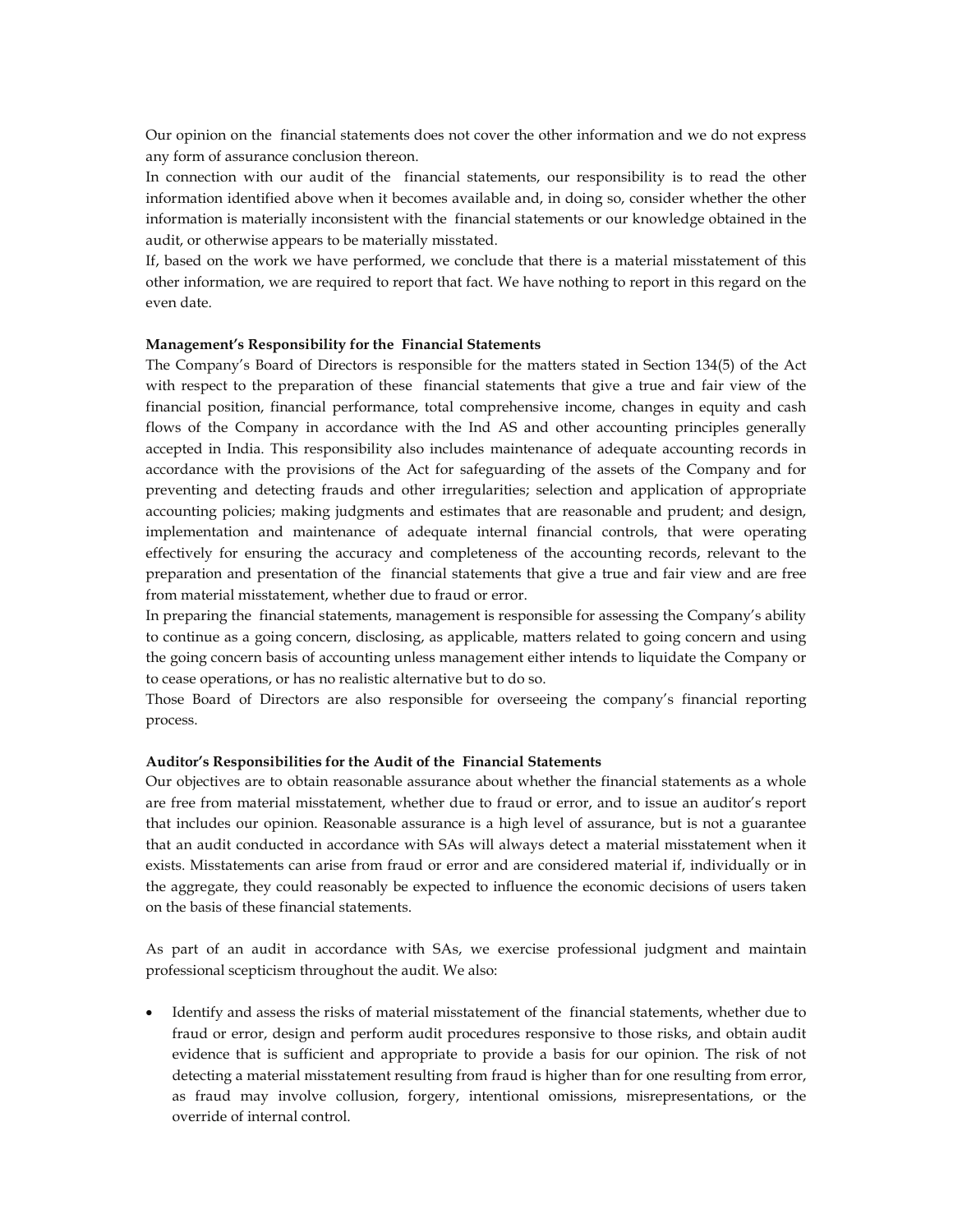- · Obtain an understanding of internal control relevant to the audit in order to design audit procedures that are appropriate in the circumstances. Under section 143(3)(i) of the Companies Act 2013, we are also responsible for expressing our opinion on whether the company has adequate internal financial controls system, in relation to the financial statements, in place and the operating effectiveness of such controls.
- Evaluate the appropriateness of accounting policies used and the reasonableness of accounting estimates and related disclosures made by management.
- · Conclude on the appropriateness of management's use of the going concern basis of accounting and, based on the audit evidence obtained, whether a material uncertainty exists related to events or conditions that may cast significant doubt on the Company's ability to continue as a going concern. If we conclude that a material uncertainty exists, we are required to draw attention in our auditor's report to the related disclosures in the financial statements or, if such disclosures are inadequate, to modify our opinion. Our conclusions are based on the audit evidence obtained up to the date of our auditor's report. However, future events or conditions may cause the Company to cease to continue as a going concern.
- · Evaluate the overall presentation, structure and content of the financial statements, including the disclosures, and whether the financial statements represent the underlying transactions and events in a manner that achieves fair presentation.

Materiality is the magnitude of misstatements in the financial statements that, individually or in aggregate, makes it probable that the economic decisions of a reasonably knowledgeable user of the financial statements may be influenced. We consider quantitative materiality and qualitative factors in (i) planning the scope of our audit work and in evaluating the results of our work; and (ii) to evaluate the effect of any identified misstatements in the financial statements.

We communicate with the Management, among other matters, the planned scope and timing of the audit and significant audit findings, including any significant deficiencies in internal control that we identify during our audit.

We also provide those charged with governance with a statement that we have complied with relevant ethical requirements regarding independence, and to communicate with them all relationships and other matters that may reasonably be thought to bear on our independence, and where applicable, related safeguards.

## Report on Other Legal and Regulatory Requirements

As required by the Companies (Auditor's Report) Order, 2016 ("the Order"), issued by the Central Government of India in terms of sub-section (11) of section 143 of the Companies Act, 2013, we give in the Annexure "A", a statement on the matters specified in paragraphs 3 and 4 of the Order, to the extent applicable.

- 1. As required by Section 143(3) of the Act, based on our audit we report that:
	- (a) We have sought and obtained all the information and explanations which to the best of our knowledge and belief were necessary for the purposes of our audit.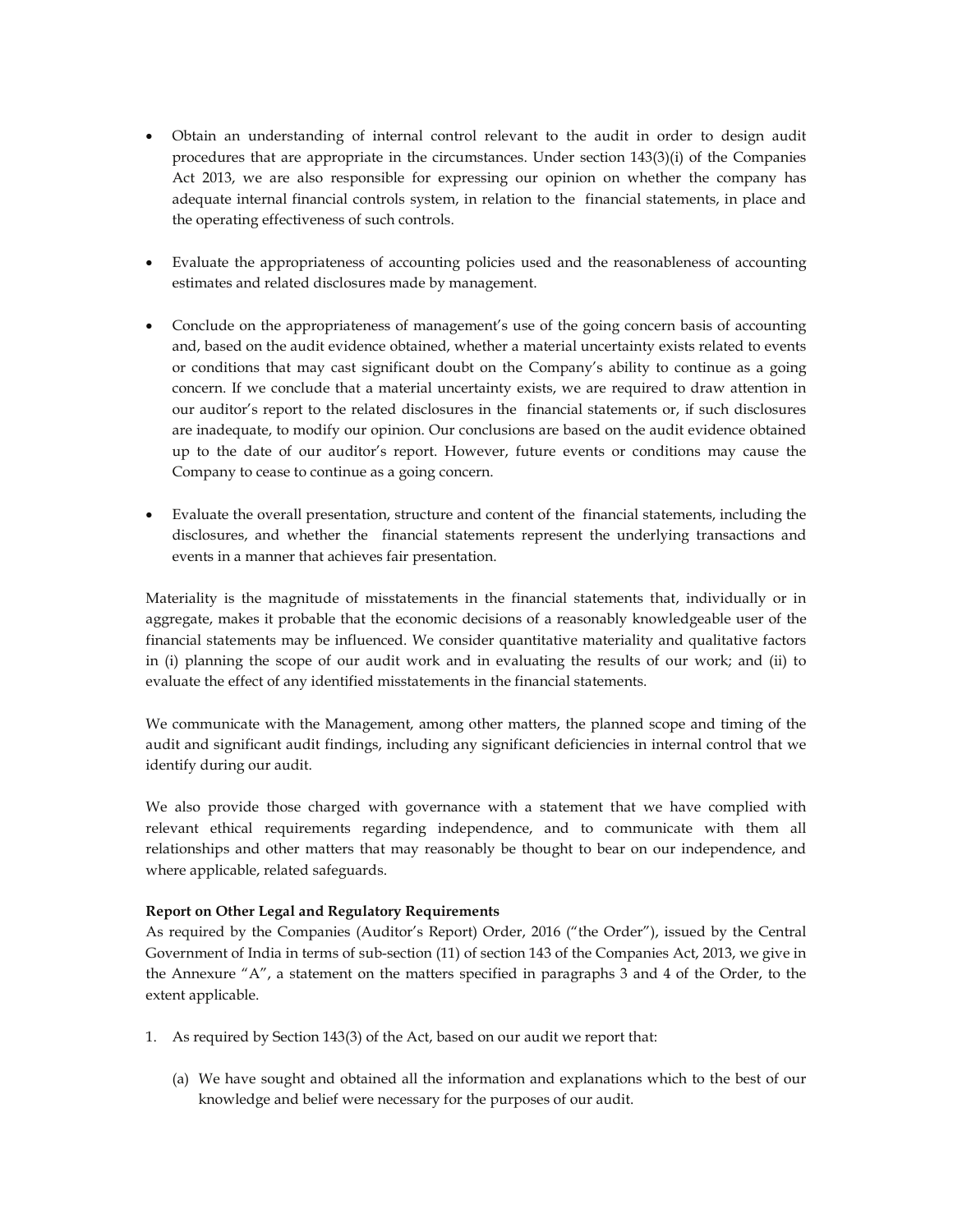- (b) In our opinion, proper books of account as required by law have been kept by the Company so far as it appears from our examination of those books.
- (c) The Balance Sheet, the Statement of Profit and Loss including Other Comprehensive Income, Statement of change in Equity and the Statement of Cash Flow dealt with by this Report are in agreement with the relevant books of account.
- (d) In our opinion, the aforesaid financial statements comply with the Accounting Standards specified under Section 133 of the Act.
- (e) On the basis of the written representations received from the directors as on  $31st$  March,2021 taken on record by the Board of Directors, none of the directors is disqualified as on 31st March 2021 from being appointed as a director in terms of Section 164(2) of the Act.
- (f) With respect to the other matters to be included in the Auditor's Report in accordance with the requirements of section 197(16) of the Act, as amended: According to information and explanations given to us, there no remuneration paid by the Company to its directors during the year .
- (g) With respect to the other matters to be included in the Auditor's Report in accordance with Rule 11 of the Companies (Audit and Auditors) Rules, 2014, as amended in our opinion and to the best of our information and according to the explanations given to us:
	- i. The Company did not have any pending litigations which will have an impact on its financial position in its financial statements.
	- ii. The Company did not have any long-term contracts including derivative contracts for which there were material foreseeable losses;
	- iii. There were no amounts which were required to be transferred, to the Investor Education and Protection Fund by the Company.

For J. A. Rajani & Co. Chartered Accountants Firm Registration No: 108331-W

Proprietor Membership No: 116740 Place: Mumbai Date: 27th May 2021 UDIN: 21116740AAAABV8756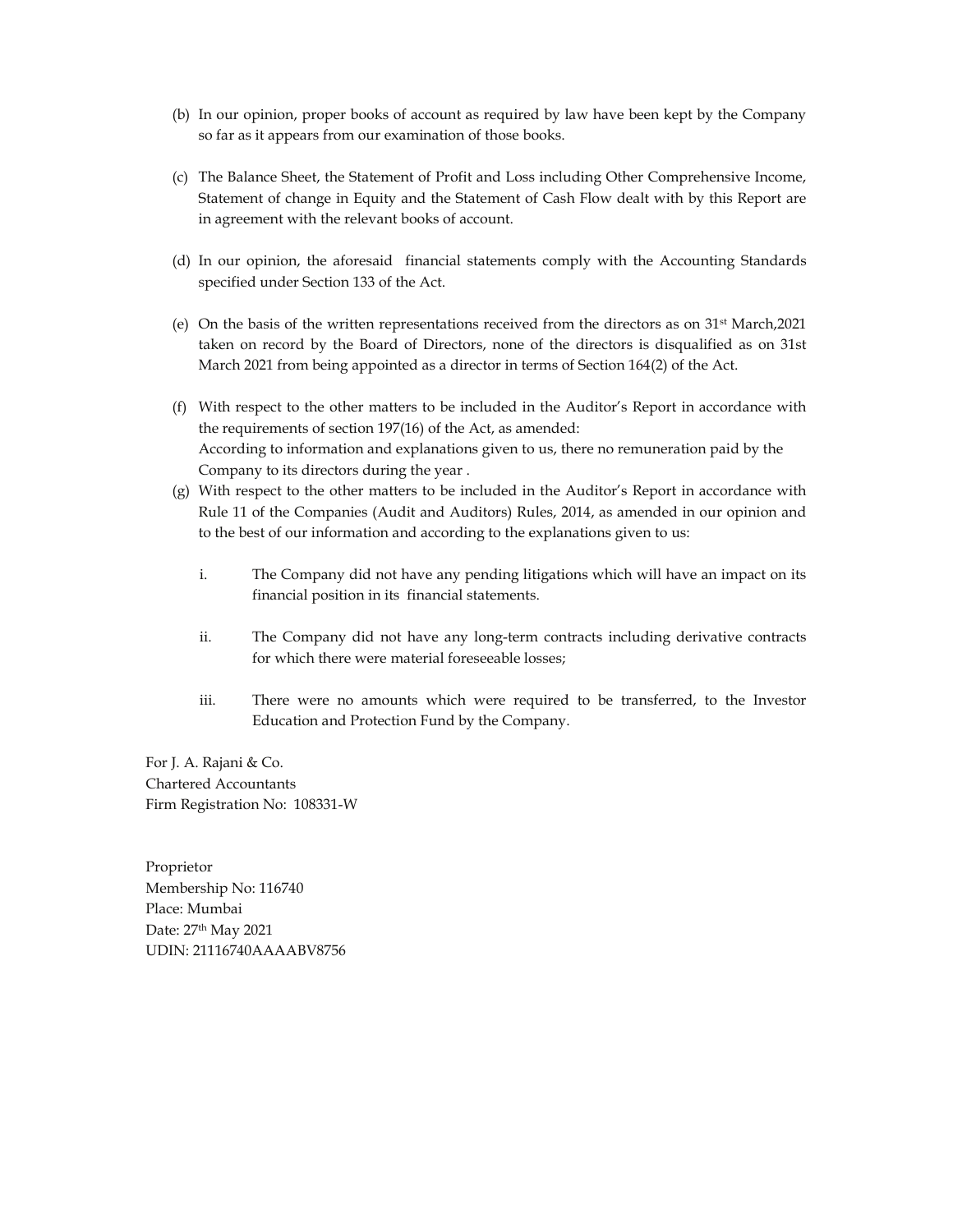## "Annexure A" to the Independent Auditors' Report of even date on the Financial Statements of Eastern India LPG Company Private Limited

Referred to in paragraph 1 under the heading 'Report on Other Legal & Regulatory Requirement' of our report of even date to the financial statements of the Company for the year ended March 31, 2021:

1) The Company has maintained proper records showing full particulars, including quantitative details and situation of fixed assets.

 The Company has a regular programme of physical verification of its fixed assets by which fixed assets are verified in a phased manner. In accordance with this programme, certain fixed assets were verified during the year and no material discrepancies were noticed on such verification. In our opinion, this periodicity of physical verification is reasonable having regard to the size of the Company and the nature of its assets.

The title deeds of immovable property are held in the name of the Company.

- 2) The Company does not hold any physical inventories. Thus, paragraph 3(ii) of the Order is not applicable to the Company and hence not commented upon.
- 3) The Company has not granted any loans, secured or unsecured to companies, firms, Limited Liability partnerships or other parties covered in the Register maintained under section 189 of the Act. Accordingly, the provisions of clause 3 (iii) (a) to (c.) of the Order are not applicable to the Company and hence not commented upon.
- 4) In our opinion and according to the information and explanations given to us, the Company has not granted any loans or provided any guarantees or security to the parties covered under Section 185 and 186.Therefore reporting under clause (iv) of the Order is not applicable.
- 5) The Company has not accepted any deposits from the public and hence the directives issued by the Reserve Bank of India and the provisions of Sections 73 to 76 or any other relevant provisions of the Act and the Companies (Acceptance of Deposit) Rules, 2015 with regard to the deposits accepted from the public are not applicable.
- 6) As informed to us, the maintenance of Cost Records has not been specified by the Central Government under sub-section (1) of Section 148 of the Act, in respect of the activities carried on by the company.
- 7) (a) According to information and explanations given to us and on the basis of our examination of the books of account, and records, the Company has been generally regular in depositing undisputed statutory dues including Income-Tax and any other statutory dues with the appropriate authorities. According to the information and explanations given to us, no undisputed amounts payable in respect of the above were in arrears as at March 31, 2021 for a period of more than six months from the date on when they become payable.

b) According to the information and explanation given to us, there are no dues of income tax, sales tax, service tax, duty of customs, duty of excise, value added tax outstanding on account of any dispute.

8) In our opinion and according to the information and explanations given to us, the Company has not taken any loans or borrowings from financial institutions, banks and government or has not issued any debentures. Hence reporting under clause (viii) of the Order is not applicable to the Company.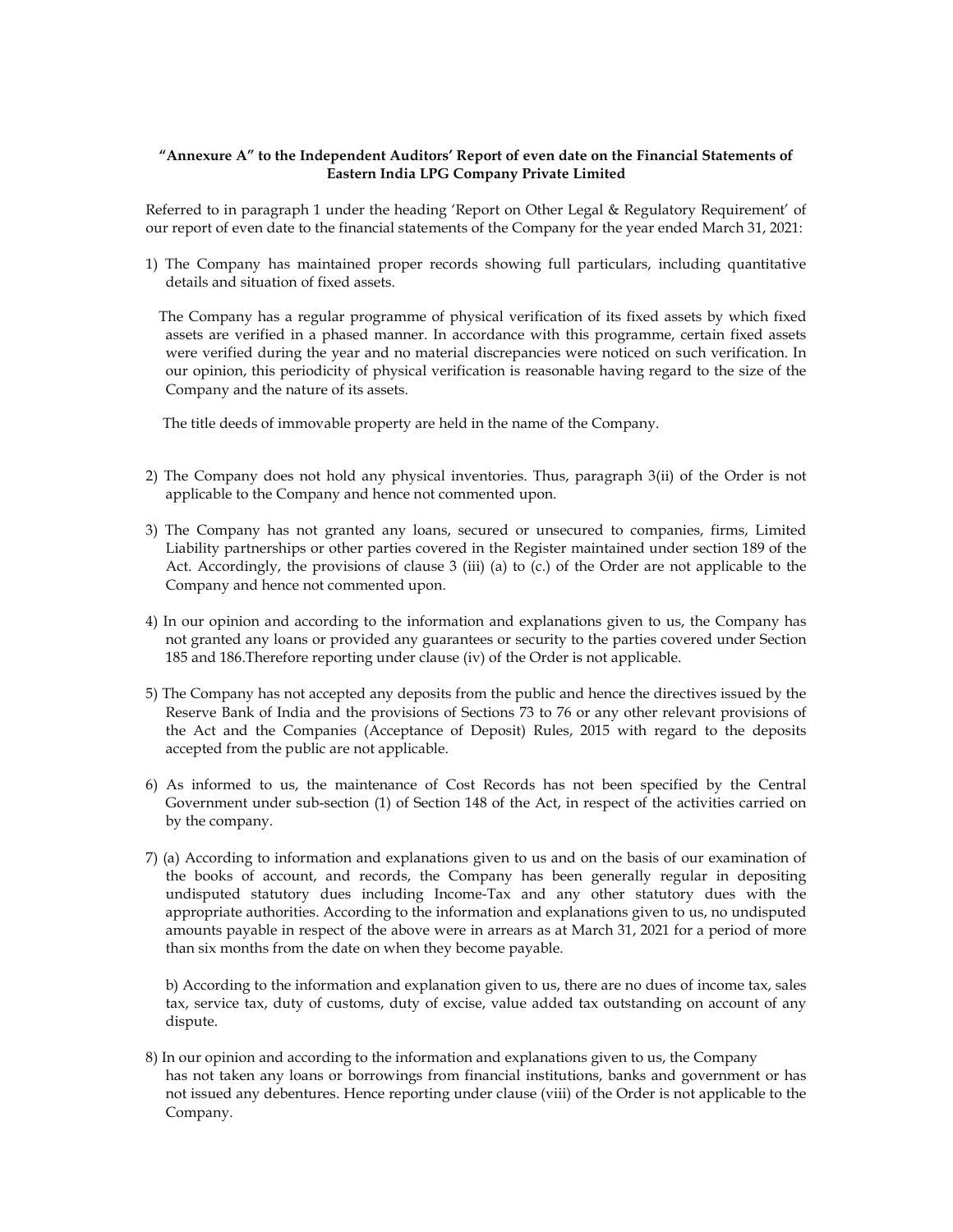- 9) Based upon the audit procedures performed and the information and explanations given by the management, the company has not raised moneys by way of initial public offer or further public offer including debt instruments and term Loans. Accordingly, the provisions of clause 3 (ix) of the Order are not applicable to the Company and hence not commented upon.
- 10) Based upon the audit procedures performed and the information and explanations given by the management, we report that no fraud by the Company or on the company by its officers or employees has been noticed or reported during the year.
- 11) Based upon the audit procedures performed and the information and explanations given by the management, managerial remuneration has not been paid or provided during the year accordingly the provisions of clause 3 (xi) of the Order are not applicable to the Company and hence not commented upon.
- 12) In our opinion, the Company is not a Nidhi Company. Therefore, the provisions of clause 3 (xii) of the Order are not applicable to the Company.
- 13) In our opinion, all transactions with the related parties are in compliance with section 177 and 188 of Companies Act, 2013 and the details have been disclosed in the Financial Statements as required by the applicable accounting standards.
- 14) Based upon the audit procedures performed and the information and explanations given by the management, the company has not made any preferential allotment or private placement of shares or fully or partly convertible debentures during the year under review. Accordingly, the provisions of clause 3 (xiv) of the Order are not applicable to the Company and hence not commented upon.
- 15) Based upon the audit procedures performed and the information and explanations given by the management, the company has not entered into any non-cash transactions with directors or persons connected with him. Accordingly, the provisions of clause 3 (xv) of the Order are not applicable to the Company and hence not commented upon.
- 16) In our opinion, the company is not required to be registered under section 45 IA of the Reserve Bank of India Act, 1934 and accordingly, the provisions of clause 3 (xvi) of the Order are not applicable to the Company and hence not commented upon.

For J. A. Rajani & Co. Chartered Accountants Firm Registration No: 108331-W

Proprietor Membership No: 116740 Place: Mumbai Date 27th May 2021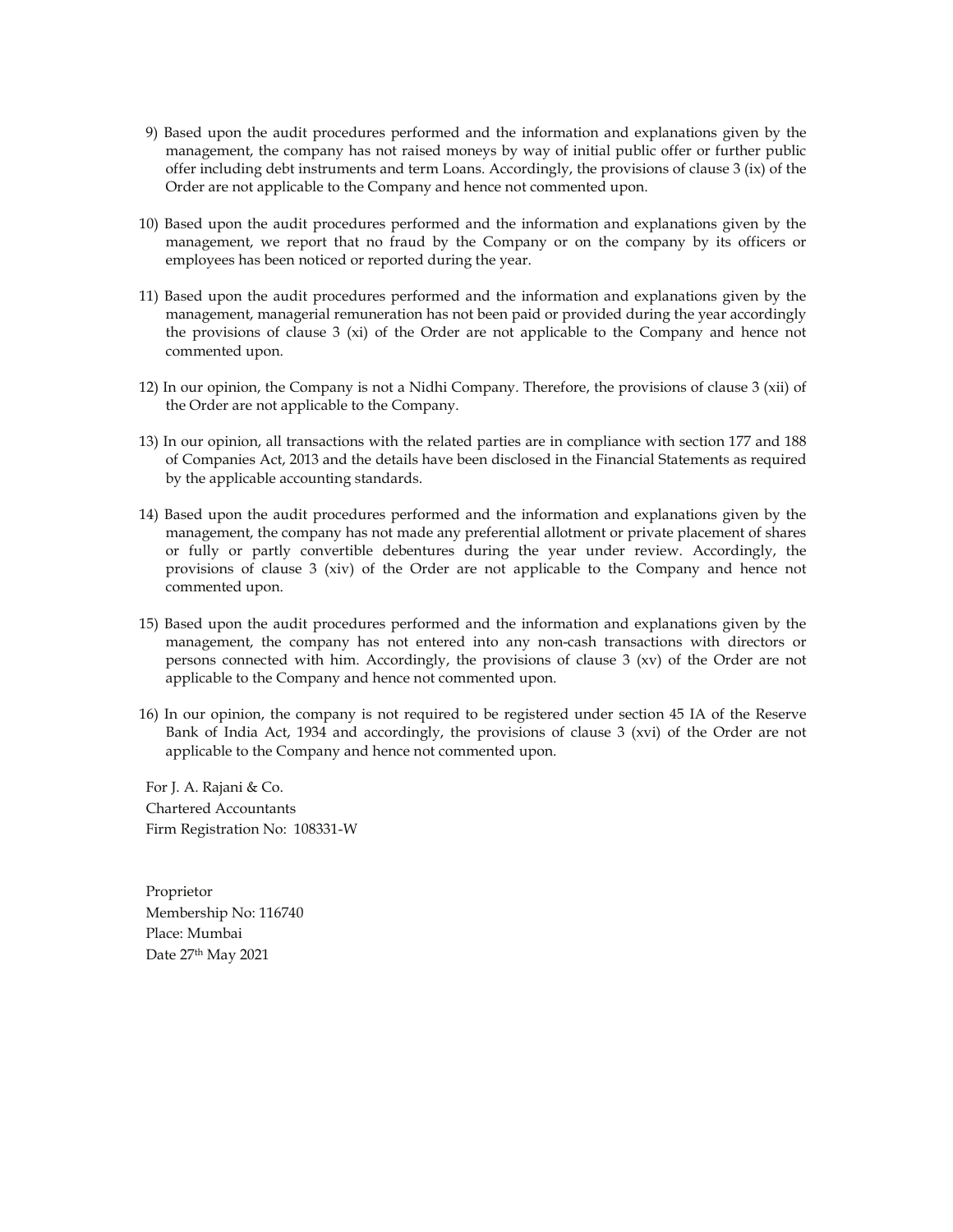(All amounts are in INR lakhs, unless stated otherwise)

## Balance Sheet as at 31st March, 2021

|                                                | <b>Note</b> | As at            | As at            |
|------------------------------------------------|-------------|------------------|------------------|
|                                                |             | 31st March, 2021 | 31st March, 2020 |
| Assets                                         |             |                  |                  |
| Non current assets                             |             |                  |                  |
| Property, plant and equipment                  | 8           | 5.23             | 5.35             |
| Capital work-in-progress                       |             | 97.55            | 97.55            |
| Other non current assets                       | 9           | 6.32             | 6.32             |
| <b>Total non current assets</b>                |             | 109.10           | 109.22           |
| <b>Current assets</b>                          |             |                  |                  |
| Financial assets                               |             |                  |                  |
| Cash and cash equivalents<br>i.                | 10          | 0.92             | 0.36             |
| Other current assets                           | 11          | $\overline{a}$   |                  |
| <b>Total current assets</b>                    |             | 0.92             | 0.36             |
| <b>Total assets</b>                            |             | 110.02           | 109.58           |
| <b>Equity and liabilities</b>                  |             |                  |                  |
| Equity                                         |             |                  |                  |
| Equity share capital                           | 12          | 1.00             | 1.00             |
| Other equity                                   | 13          | (17.37)          | (11.28)          |
| <b>Total equity</b>                            |             | (16.37)          | (10.28)          |
| <b>Liabilities</b>                             |             |                  |                  |
| <b>Non-current liabilities</b>                 |             |                  |                  |
| <b>Financial liabilities</b>                   |             |                  |                  |
| (a) Borrowings                                 | 14          | 65.68            | 59.15            |
| <b>Total non-current liabilities</b>           |             | 65.68            | 59.15            |
| <b>Current liabilities</b>                     |             |                  |                  |
| <b>Financial liabilities</b>                   |             |                  |                  |
| ii.<br>Trade payables                          |             |                  |                  |
| Total outstanding dues of creditors other than | 15          | 60.71            | 60.71            |
| micro enterprises and small enterprises        |             |                  |                  |
| <b>Other financial liabilities</b><br>iii.     |             |                  |                  |
| Deferred tax liabilities (net)                 |             |                  |                  |
| Provisions                                     |             |                  |                  |
| Other current liabilities                      |             |                  |                  |
| <b>Total current liabilities</b>               |             | 60.71            | 60.71            |
| <b>Total liabilities</b>                       |             | 126.39           | 119.86           |
| <b>Total equity and liabilities</b>            |             | 110.02           | 109.58           |

See accompanying notes to the financial statements

Chartered Accountants

For J.A RAJANI & CO. **For and on behalf of the Board of Directors** 

Raj K. Chandaria Kanwaljit S. Nagpal PRITESH RAJANI Director Director Proprietor DIN : 00037518 DIN : 00012201 Place: Mumbai Place: Toronto/ Mumbai Date: 27th May, 2021 **Date: 27th May, 2021**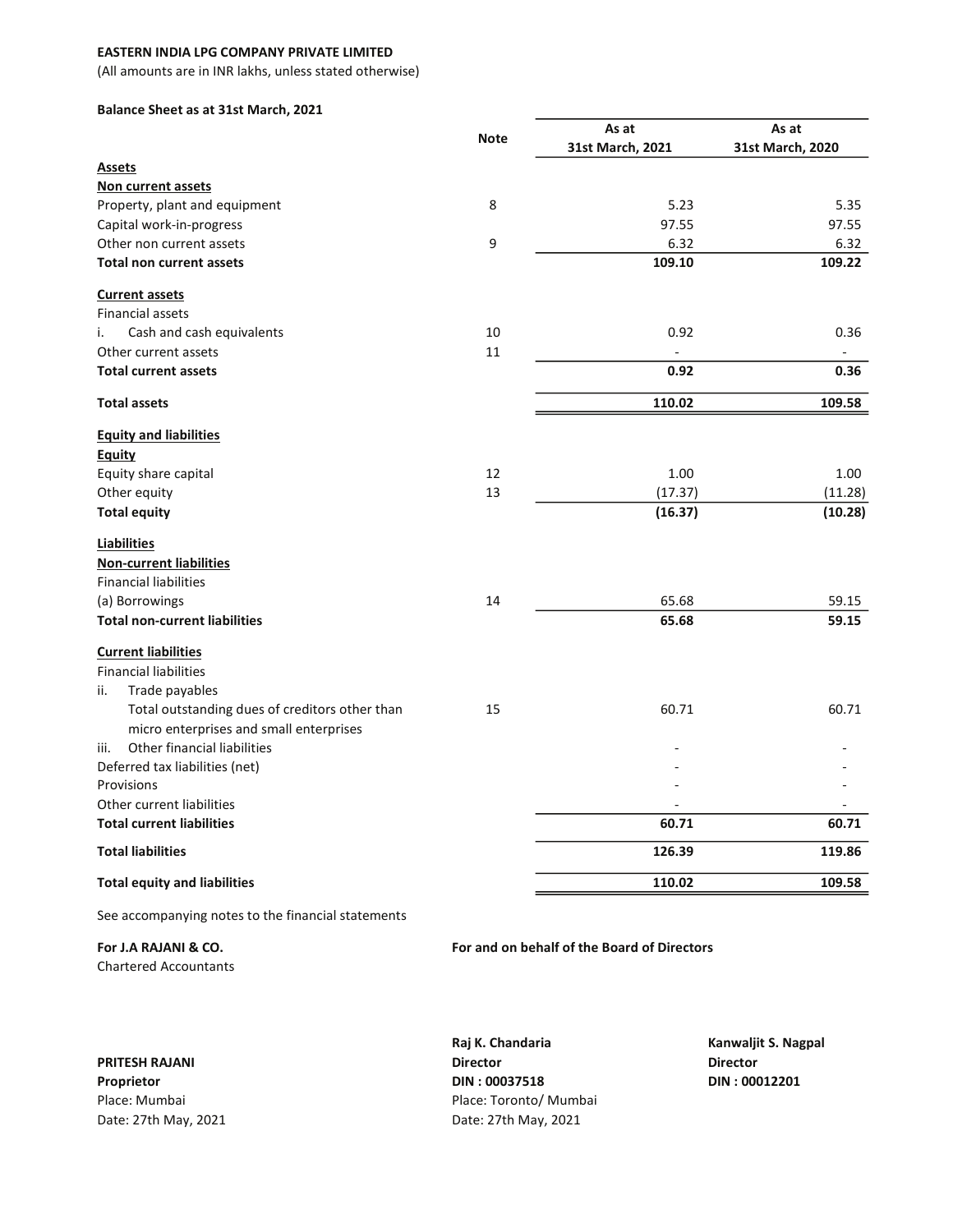(All amounts are in INR lakhs except for earning per share information)

## Statement of Profit and Loss for the year ended 31st March, 2021

|    |                                                                                                            | <b>Note</b> | For the Year ended<br>31st March, 2021 | For the year ended<br>31st March, 2020 |
|----|------------------------------------------------------------------------------------------------------------|-------------|----------------------------------------|----------------------------------------|
| I. | Revenue from operations                                                                                    |             |                                        |                                        |
| Ш  | Other income                                                                                               |             |                                        |                                        |
| Ш  | Total income (1+II)                                                                                        |             |                                        |                                        |
|    | <b>IV Expenses</b>                                                                                         |             |                                        |                                        |
|    | Depreciation and amortisation expense                                                                      | 8           | 0.12                                   | 0.12                                   |
|    | Finance costs                                                                                              | 16          | 5.58                                   | 4.75                                   |
|    | Other expenses                                                                                             | 17          | 0.39                                   | 16.58                                  |
|    | <b>Total expenses</b>                                                                                      |             | 6.09                                   | 21.45                                  |
|    | Profit before tax (III-IV)                                                                                 |             | (6.09)                                 | (21.45)                                |
|    | VI Income tax expense                                                                                      |             |                                        |                                        |
|    | Current tax                                                                                                |             |                                        |                                        |
|    | Deferred tax                                                                                               |             |                                        |                                        |
|    | <b>Total tax expense</b>                                                                                   |             |                                        |                                        |
|    | VII Profit for the year (V-VI)                                                                             |             | (6.09)                                 | (21.45)                                |
|    | VIII Other comprehensive income/(loss)                                                                     |             |                                        |                                        |
|    | (i) Items that will not be reclassified to profit or loss                                                  |             |                                        |                                        |
|    | Remeasurement of defined benefit obligations                                                               |             |                                        |                                        |
|    | (ii) Income tax relating to above items that will                                                          |             |                                        |                                        |
|    | not be reclassified to profit or loss                                                                      |             |                                        |                                        |
|    | Other comprehensive (loss) (Net of tax)                                                                    |             |                                        |                                        |
|    | IX Total comprehensive income(VII+VIII) (Comprising profit and<br>other comprehensive income for the year) |             | (6.09)                                 | (21.45)                                |
|    | X Earnings per equity share for profit from continuing operation<br>attributable to owners of ALL          | 18          |                                        |                                        |
|    | Basic earnings per share (Rs.)                                                                             |             | (0.61)                                 | (2.14)                                 |
|    | Diluted earnings per share (Rs.)                                                                           |             | (0.61)                                 | (2.14)                                 |
|    | See accompanying notes to the financial statements                                                         |             |                                        |                                        |

Chartered Accountants

For J.A RAJANI & CO. **For and on behalf of the Board of Directors** 

Raj K. Chandaria Kanwaljit S. Nagpal PRITESH RAJANI Director Director Proprietor DIN : 00037518 DIN : 00012201 Place: Mumbai **Place:** Mumbai **Place:** Toronto/ Mumbai Date: 27th May, 2021 Date: 27th May, 2021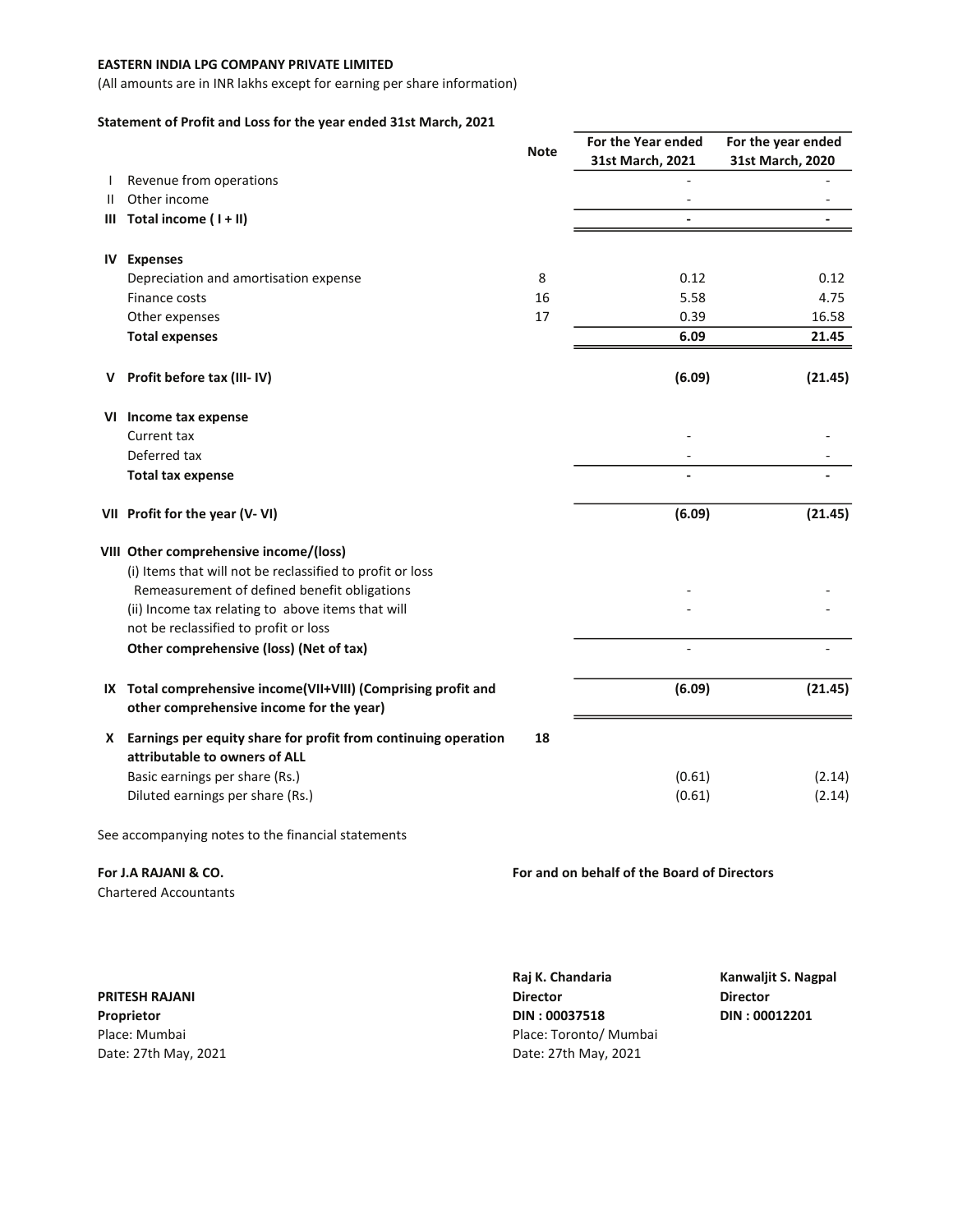(All amounts are in INR lakhs, unless stated otherwise)

## Cash Flow Statement for the year ended 31st March, 2021

|                                                             | For the Year ended | For the year ended |
|-------------------------------------------------------------|--------------------|--------------------|
|                                                             | 31st March, 2021   | 31st March, 2020   |
| <b>Cash flow from operating activities</b>                  |                    |                    |
| Profit before tax                                           | (6.09)             | (21.45)            |
| Adjustments for:                                            |                    |                    |
| Depreciation and amortisation                               | 0.12               | 0.12               |
| Finance costs                                               | 5.58               | 4.75               |
| Operating profit before working capital changes             | (0.39)             | (16.58)            |
| Adjustments for changes in working capital:                 |                    |                    |
| Decrease in current assets                                  |                    | 16.14              |
| Cash generated from operations                              | (0.39)             | (0.44)             |
| Income tax paid                                             |                    |                    |
| Net cash from operating activities                          | (0.39)             | (0.44)             |
| <b>Cash flow from investing activities</b>                  |                    |                    |
| Purchase of property, plant and equipment including capital |                    |                    |
| advances                                                    |                    |                    |
| Net cash flow from / (used in) investing activities         |                    |                    |
| Cash flow from financing activities                         |                    |                    |
| Proceeds from borrowings                                    | 6.53               | 4.73               |
| Interest paid                                               | (5.58)             | (4.75)             |
| Net cash generated from / (used in) financing activities    | 0.95               | (0.02)             |
| Net increase/ (decrease) in cash and cash equivalents       | 0.56               | (0.46)             |
| Cash and cash equivalents as at the beginning of the year   | 0.36               | 0.82               |
| Cash and cash equivalents as at the end of the year         | 0.92               | 0.36               |
| Cash and cash equivalents includes:                         |                    |                    |
| Cash and cash equivalents (refer note 10)                   |                    |                    |
| In current accounts                                         | 0.92               | 0.36               |
|                                                             | 0.92               | 0.36               |
| 1. Figures in bracket indicate cash outflow                 |                    |                    |

Chartered Accountants

For J.A RAJANI & CO. For and on behalf of the Board of Directors

Date: 27th May, 2021 Date: 27th May, 2021

Raj K. Chandaria Kanwaljit S. Nagpal PRITESH RAJANI Director Director Proprietor DIN : 00037518 DIN : 00012201 Place: Mumbai **Place: Mumbai** Place: Toronto/ Mumbai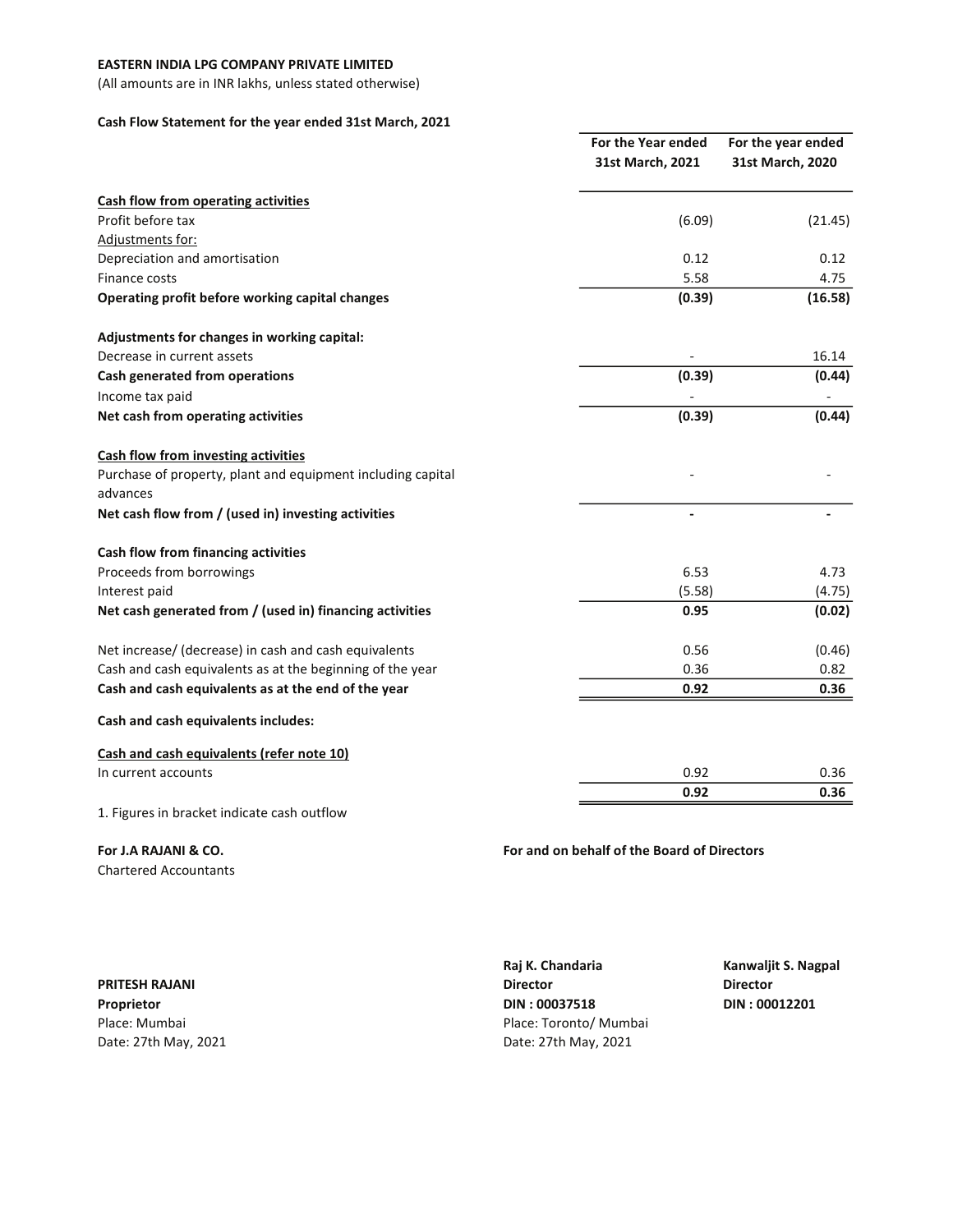(All amounts are in INR lakhs, unless stated otherwise) (All amounts are in INR lakhs, unless stated otherwise)

# Statement of changes in equity<br>A. Equity share capital Statement of changes in equity

A. Equity share capital

| Particulars            | <b>Balance as at</b><br>April 1, 2020 | Issue of share | March 31, 2021<br><b>Balance as at</b> | Issue of share | Balance as at<br>31st March,<br>2020 |
|------------------------|---------------------------------------|----------------|----------------------------------------|----------------|--------------------------------------|
| Equity share capital   | $\frac{8}{10}$                        | ï              | $\frac{0}{1}$                          |                | 1.00                                 |
| <b>B. Other equity</b> |                                       |                |                                        |                |                                      |
|                        |                                       |                |                                        | $\overline{a}$ |                                      |

| <b>D. Displace</b>                 |                       |                     |                                        |                      |                                     |                                             |                                                    |                     |
|------------------------------------|-----------------------|---------------------|----------------------------------------|----------------------|-------------------------------------|---------------------------------------------|----------------------------------------------------|---------------------|
|                                    |                       |                     |                                        | Reserves and surplus |                                     |                                             | comprehensive<br>income<br><b>Other</b>            |                     |
| Particulars                        | Securities<br>premium | reserves<br>Capital | Capital redemption General<br>reserves | Reserves             | Redemption<br>Debenture<br>Reserves | (accumulated deficit)<br>Retained earnings/ | Remeasurement of<br>defined benefit<br>obligations | <b>Total equity</b> |
| Balance as at April 1, 2019        |                       |                     |                                        | (0.22)               |                                     | 10.39                                       |                                                    | 10.17               |
| Profit for the year                |                       |                     |                                        |                      |                                     | (21.45)                                     |                                                    | (21.45)             |
| Addition/reduction during the year |                       |                     |                                        |                      |                                     | 0.00                                        |                                                    | 0.00                |
| Other comprehensive income         |                       |                     |                                        |                      |                                     |                                             |                                                    |                     |
| Balance at March 31, 2020          |                       |                     |                                        | (0.22)               |                                     | (11.06)                                     |                                                    | (11.28)             |
| Profit for the year                |                       |                     |                                        |                      |                                     | (6.09)                                      |                                                    | (6.09)              |
| Addition/reduction during the year |                       |                     |                                        |                      |                                     |                                             |                                                    |                     |
| Other comprehensive income         |                       |                     |                                        |                      |                                     |                                             |                                                    |                     |
| Balance at March 31, 2021          |                       |                     |                                        | (0.22)               |                                     | (17.15)                                     |                                                    | (17.37)             |
|                                    |                       |                     |                                        |                      |                                     |                                             |                                                    |                     |

The above statement of changes in equity should be read in conjunction with the accompanying notes. The above statement of changes in equity should be read in conjunction with the accompanying notes.

Chartered Accountants Chartered Accountants For J.A RAJANI & CO.

For and on behalf of the Board of Directors For J.A RAJANI & CO. For and on behalf of the Board of Directors

Date: 27th May, 2021 Date: 27th May, 2021 Place: Mumbai<br>Date: 27th May, 2021 PRITESH RAJANI Proprietor

Raj K. Chandaria Kanwaljit S. Nagpal Proprietor DIN : 00037518 DIN : 00012201 PRITESH RAJANI Director Director Place: Toronto/ Mumbai Place: Mumbai Place: Toronto/ Mumbai Date: 27th May, 2021 Raj K. Chandaria DIN: 00037518 **Director** 

Kanwaljit S. Nagpal Director<br>DIN : 00012201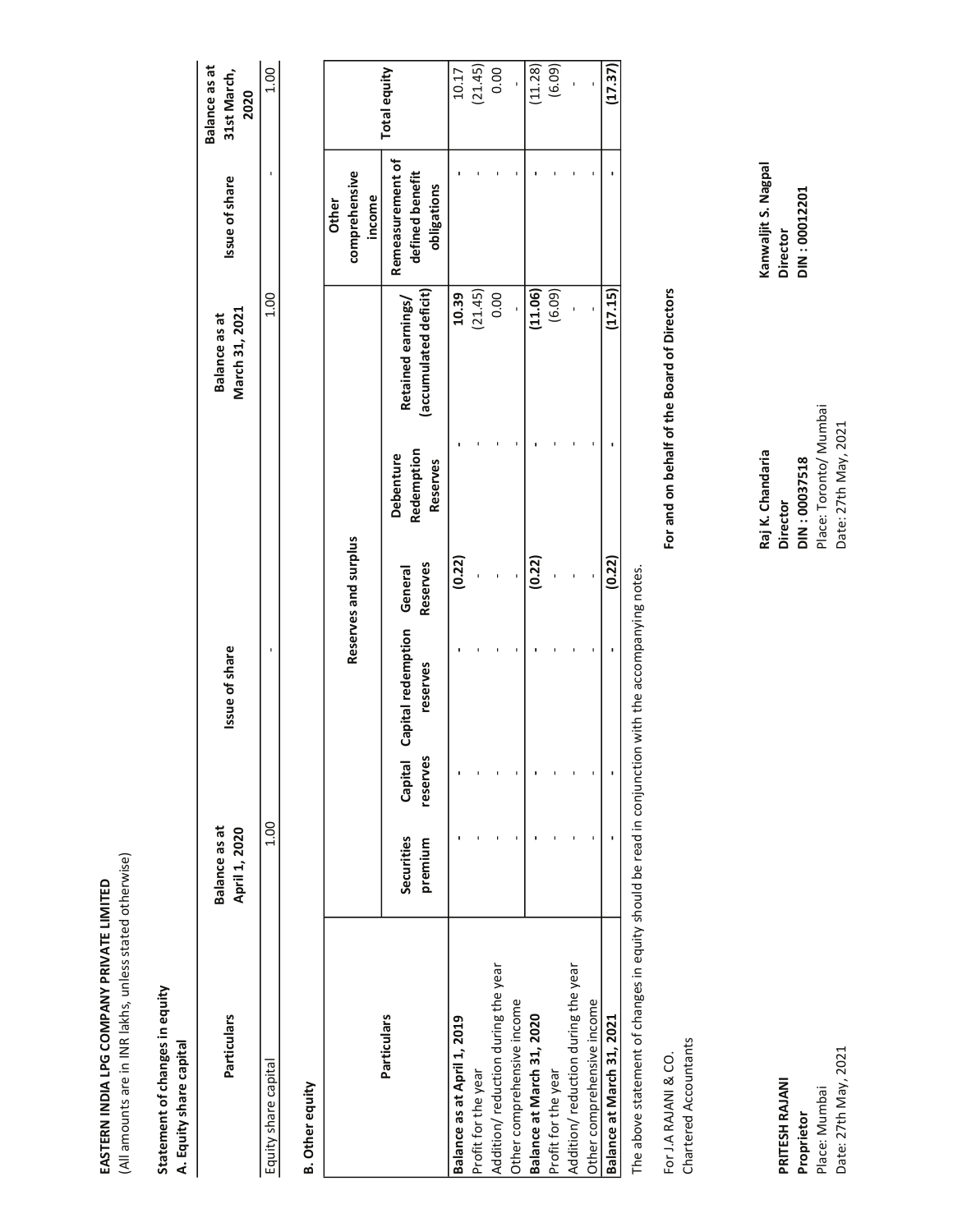(All amounts are in INR lakhs, unless stated otherwise) Notes to Financial Statements

#### 1 General information

EASTERN INDIA LPG COMPANY PRIVATE LIMITED ('the Company') having its registered office at 502, 5th Floor, Skylon GIDC, Char Rasta, Vapi - 396195, was incorporated on 09th August,1994 vide certificate of incorporation No U23202GJ1994PTC022714 issued by the Registrar of Companies, Gujarat.

#### 2 Statement of Compliance

The financial statements have been prepared in accordance with Indian Accounting Standards(Ind AS) as per the Companies (Indian Accounting Standards) Rules, 2015.

#### 3 Basis of preparation and presentation

The Financial Statements have been prepared on the historical cost basis except for certain financial instruments that are measured at fair values at the end of each reporting period as explained in the accounting policies below.

Historical cost is generally based on the fair value of the consideration given in exchange for goods and services. Fair value is the price that would be received to sell an asset or paid to transfer a liability in an orderly transaction between the market participants at the measurement date, regardless of whether that price is directly observable or estimated using another valuation technique. In estimating the fair value of an asset or a liability, the Company takes into account the characteristics of the asset or liability if market participants would take those characteristics into account when pricing the asset or liability at the measurement date. Fair value for measurement or disclosure purposes in these standalone financial statements is determined on such a basis, except for share based payment transactions that are within scope of Ind AS 102, leasing transactions that are within the scope of Ind AS 17, and measurements that have some similarities to fair value but are not fair value, such as net realisable value in Ind AS 2 or value in use in Ind AS 36.

In addition, for financial reporting purposes, fair value measurements are categorised into Level 1, 2, or 3 based on degree to which the inputs to the fair value measurements are observable and the significance of the inputs to the fair value measurement in its entirety, which are described as follows:

Level 1 inputs are quoted prices (unadjusted) in active markets for identical assets or liabilities that the entity can access at the measurement date;

Level 2 inputs are inputs, other than quoted prices included within Level 1, that are observable for the asset or liability, either directly (i.e. as prices) or indirectly (i.e. derived from prices); and

Level 3 inputs are unobservable inputs for the asset or liability.

#### 4 Functional and presentation currency

These standalone financial statements are presented in Indian rupees, which is the Company's functional currency. All amounts have been rounded to the nearest crore, unless otherwise indicated.

#### 5 Statement of significant accounting policies

#### I) Foreign currencies

#### i) Foreign currency transactions

## Initial recognition

Foreign currency transactions are recorded in the reporting currency, by applying to the foreign currency amount the exchange rate between the reporting currency and the foreign currency at the date of the transaction.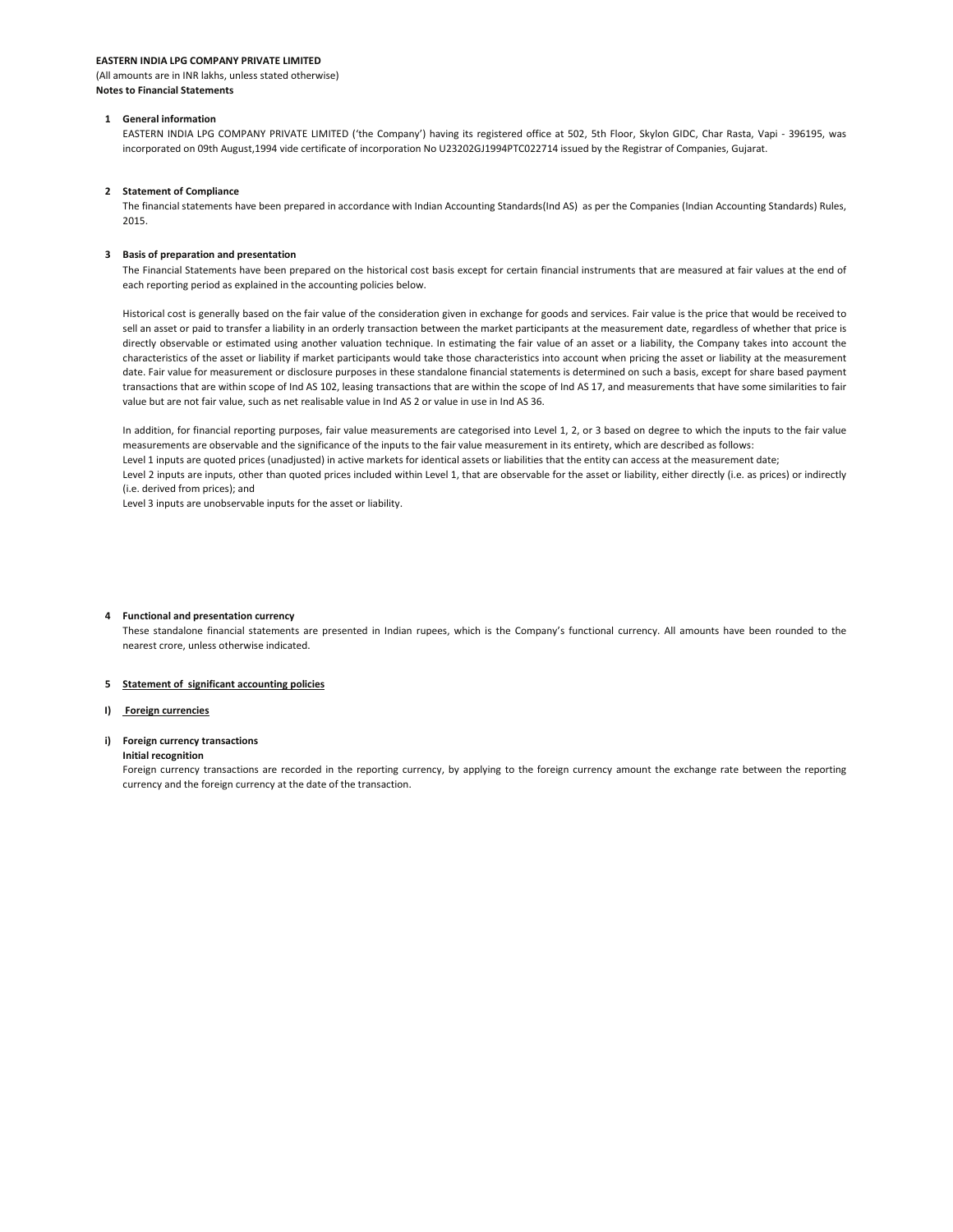(All amounts are in INR lakhs, unless stated otherwise) Notes to Financial Statements

#### Subsequent measurement

At the end of each reporting period, monetary items denominated in foreign currencies are retranslated at the rates prevailing at that date. Non-monetary items carried at the fair value that are denominated in foreign currencies are retranslated at the rates prevailing at the date when the fair value was determined. Nonmonetary items that are measured in terms of historical cost in a foreign currency are not retranslated.

#### ii) Embedded derivatives

Embedded derivatives are carried at fair value and the resultant gains and losses are recorded in the Statement of Profit and Loss.

#### II) Property, plant and equipment

i) Items of property, plant and equipment are stated at cost, less accumulated depreciation and impairment losses, if any. Cost comprises a) the purchase price including import duties and non-refundable purchase taxes, after deducting trade discounts and rebates.,

b) any costs directly attributable to bringing the asset to the location and condition necessary for it to be capable of operating in the manner intended by management and

c) the initial estimate of the costs of dismantling and removing the item and restoring the site on which it is located, the obligation for which an entity incurs either when the item is acquired or as a consequence of having used the item during a particular period for purposes other than to produce inventories during that period.

Income and expenses related to the incidental operations, not necessary to bring the item to the location and condition necessary for it to be capable of operating in the manner intended by management, are recognised in Statement of Profit and Loss.

If significant parts of an item of property, plant and equipment have different useful lives, then they are accounted for as separate items (major components) of property, plant and equipment.

Any item of property, plant and equipment is derecognised upon disposal or when no future economic benefits are expected to arise from the continued use of the asset. Any gain or loss arising on the disposal or retirement of an item of property, plant and equipment is determined as the difference between the sales proceeds and the carrying amount of the asset and is recognised in Statement of Profit and Loss.

Capital work-in-progress in respect of assets which are not ready for their intended use are carried at cost, comprising of direct costs, related incidental expenses and attributable interest if any.

#### ii) Transition to IND AS

On transition to Ind AS, the Company has elected to continue with the carrying value of all of its property, plant and equipment recognised as at April1, 2016 measured as per the previous GAAP and use that carrying value as the deemed cost of the property, plant and equipment.

#### iii) Subsequent expenditure:

Subsequent expenditure is capitalised only if it is probable that the future economic benefits associated with the expenditure will flow to the Company and the cost of the item can be measured reliably. The carrying amount of any component accounted for as a separate asset is derecognized when replaced. All other repairs and maintenance are charged to Statement of Profit and Loss during the reporting period in which they are incurred.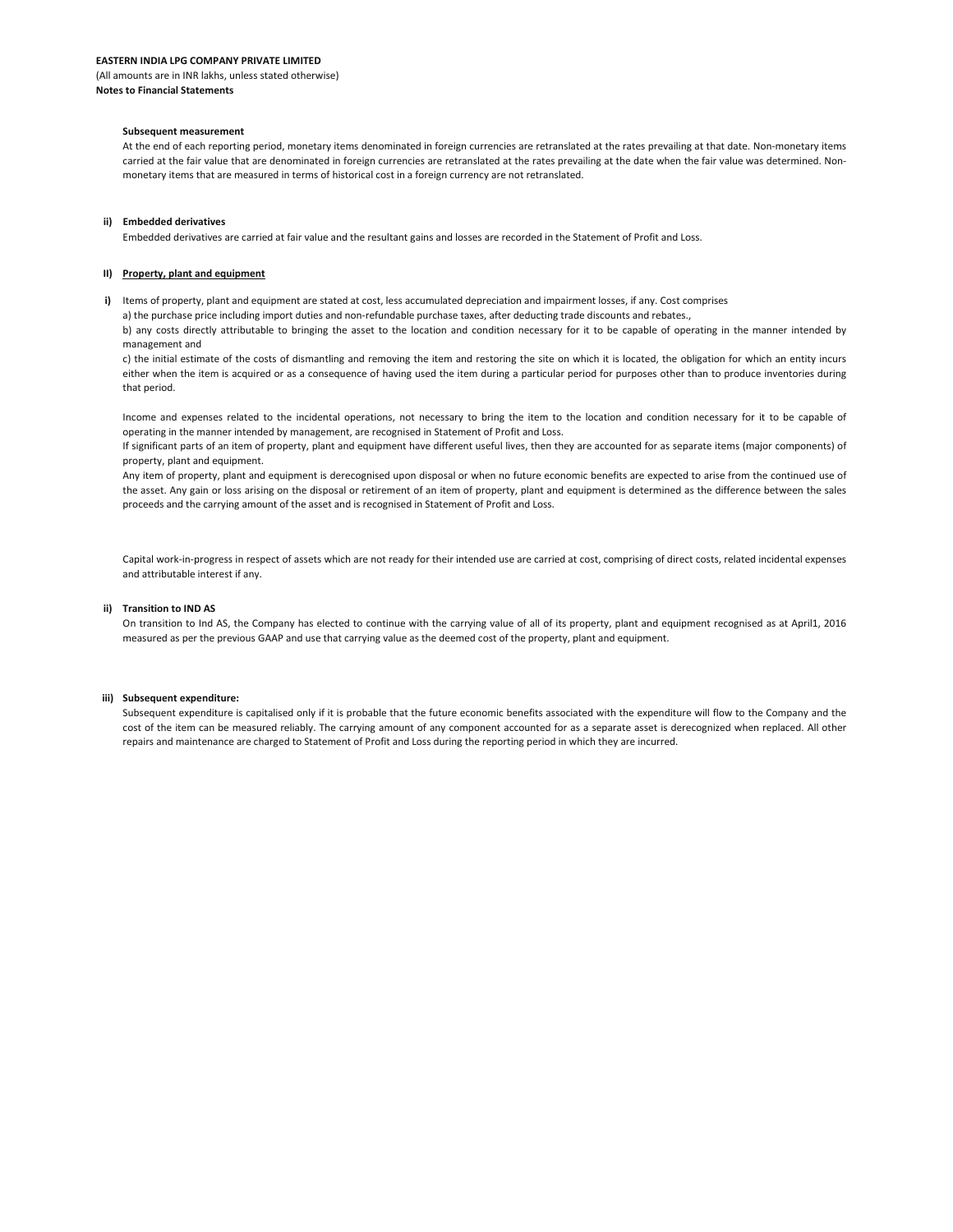(All amounts are in INR lakhs, unless stated otherwise) Notes to Financial Statements

#### iv) Depreciation / amortization

Depreciation is recognised so as to write off the cost of assets (other than freehold land) less their residual values over their estimated useful lives, using the written down value method. Useful life of the asset is taken, as specified in Schedule II of the Companies Act, 2013, as under:

| Assets                                  | Useful life |
|-----------------------------------------|-------------|
| Buildings (Other than factory building) | 60 years    |
| <b>Factory building</b>                 | 30 years    |
| Servers and computer networks           | 6 years     |
| Office equipment                        | 5 years     |
| <b>Furniture and fixtures</b>           | 10 years    |
| Plant and machinery                     | 15 ears     |
| Vehicles                                | 8 years     |
| <b>Computers</b>                        | 3 years     |

Leasehold assets are amortized over the primary period of lease or its useful life, whichever is shorter.

#### III) Intangible assets

Intangible assets are recognized, only if it is probable that the future economic benefits that are attributable to the assets will flow to the enterprise and the cost of the assets can be measured reliably. The intangible assets are recorded at cost and are carried at cost less accumulated amortization and accumulated impairment losses, if any.

Intangible assets are amortised so as to reflect the pattern in which the asset's economic benefits are consumed over a period of 5 to 7 years.

Company capitalises the cost incurred to develop computer software for internal use during the application development stage of the software whereas cost incurred during the preliminary project stage along with post-implementation stages of internal use computer software are expensed as incurred.

#### Transition to IND AS

On transition to Ind AS, the Company has elected to continue with the carrying value of all of its intangible assets recognised as at April 1, 2016 measured as per the previous GAAP and use that carrying value as the deemed cost of intangible assets.

#### IV) Impairment of tangible and intangible assets other than goodwill

At the end of each reporting period, the Company reviews the carrying amounts of its tangible and intangible assets to determine whether there is any indication that those assets have suffered an impairment loss. If any such indication exists, the recoverable amount of the asset is estimated in order to determine the extent of the impairment loss (if any).

Intangible assets with indefinite useful life and intangible assets not yet available for use are tested for impairment at least annually, and whenever there is an indication that the asset may be impaired.

Recoverable amount is the higher of fair value less costs of disposal and value in use. In assessing value in use, the estimated future cash flows are discounted to their present value using a pre-tax discount rate that reflects current market assessments of the time value of money and the risks specific to the asset for which the estimates of future cash flows have not been adjusted.

If the recoverable amount of an asset is estimated to be less than its carrying amount, the carrying amount of the asset is reduced to its recoverable amount. An impairment loss is recognised immediately in statement of profit and loss.

When an impairment loss subsequently reverses, the carrying amount of the asset is increased to the revised estimate of its recoverable amount, so that the increased carrying amount does not exceed the carrying amount that would have been determined had no impairment loss has been recognised for the asset in prior years. A reversal of an impairment loss is recognised immediately in Statement of Profit and Loss.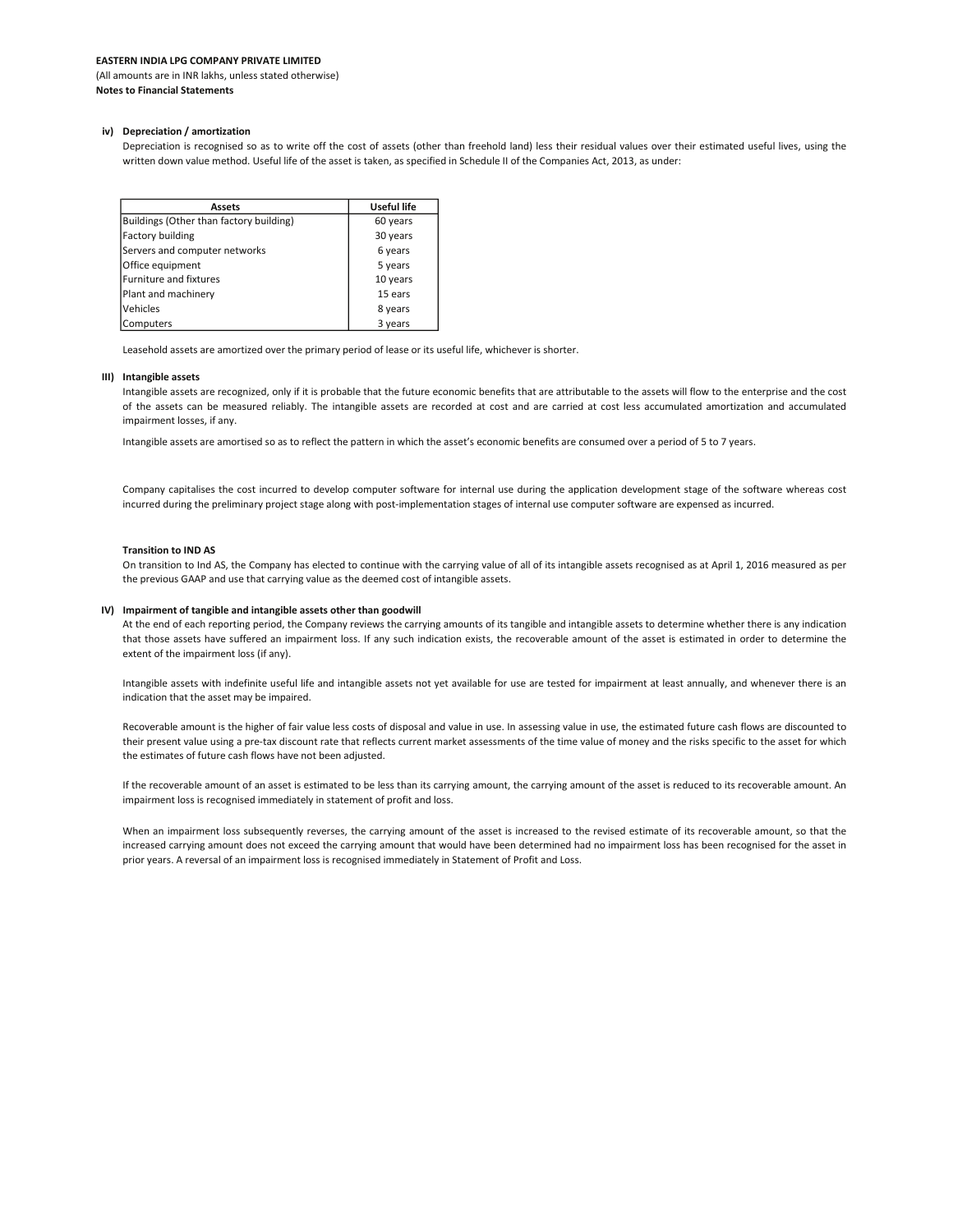(All amounts are in INR lakhs, unless stated otherwise) Notes to Financial Statements

#### V) Financial Instruments

Financial assets and financial liabilities are recognised when the Company becomes a party to the contractual provisions of the instruments.

Financial assets and liabilities are initially measured at fair value. Transactions costs that are directly attributable to the acquisition or issue of financial assets and financial liabilities (other than financial assets and financial liabilities at fair value through profit or loss) are added to or deducted from the fair value of the financial assets or financial liabilities, as appropriate, on initial recognition. Transaction costs directly attributable to the acquisition of financial assets or financial liabilities at fair value through profit or loss are recognised immediately in Statement of Profit and Loss.

#### Financial Assets

All regular way purchases or sales of financial assets are recognised and derecognised on a trade date basis. Regular way purchases or sales are purchases or sales of financial assets that require delivery of assets within the time frame established by regulation or convention in the market place. All recognised financial assets are subsequently measured in their entirety at either amortised cost or fair value, depending on the classification of the financial assets.

#### i) Classification of financial assets

#### Debt Instruments at Amortised Cost

A 'debt instrument' is measured at the amortised cost if both the following conditions are met:

- a) The asset is held within a business model whose objective is to hold assets for collecting contractual cash flows; and
- b) Contractual terms of the asset give rise on specified dates to cash flows that are solely payments of principal and interest (SPPI) on the principal amount outstanding.

After initial measurement, such financial assets are subsequently measured at amortised cost using the effective interest rate (EIR) method. Amortised cost is calculated by taking into account any discount or premium on acquisition and fees or costs that are an integral part of the EIR. The EIR amortisation is included in finance income in the Statement of Profit and Loss. The losses arising from impairment are recognised in the Statement of Profit and Loss. This category generally applies to trade and other receivables.

#### Debt Instruments at FVOCI

A 'debt instrument' is measured at the fair value through other comprehensive income(FVOCI) if both the following conditions are met:

a) The asset is held within a business model whose objective is achieved by both collecting contractual cash flows and selling financial assets, and

b) Contractual terms of the asset give rise on specified dates to cash flows that are solely payments of principal and interest (SPPI) on the principal amount outstanding.

For assets classified as subsequently measured at FVOCI, interest revenue, expected credit losses, and foreign exchange gains or losses are recognised in Statement of Profit and Loss. Other gains and losses on remeasurement to fair value are recognised in OCI. On derecognition, the cumulative gain or loss previously recognised in OCI is reclassified from equity to Statement of Profit and Loss.

#### Debt instrument at fair value through profit and loss (FVTPL)

Any debt instrument, which does not meet the criteria for categorization as at amortized cost or as FVOCI, is classified as at FVTPL. In addition, the Company may elect to classify a debt instrument, which otherwise meets amortized cost or FVOCI criteria, as at FVTPL. However, such election is allowed only if doing so reduces or eliminates a measurement or recognition inconsistency (referred to as 'accounting mismatch'). Debt instruments included within the FVTPL category are measured at fair value with all changes recognized in the Statement of Profit and Loss.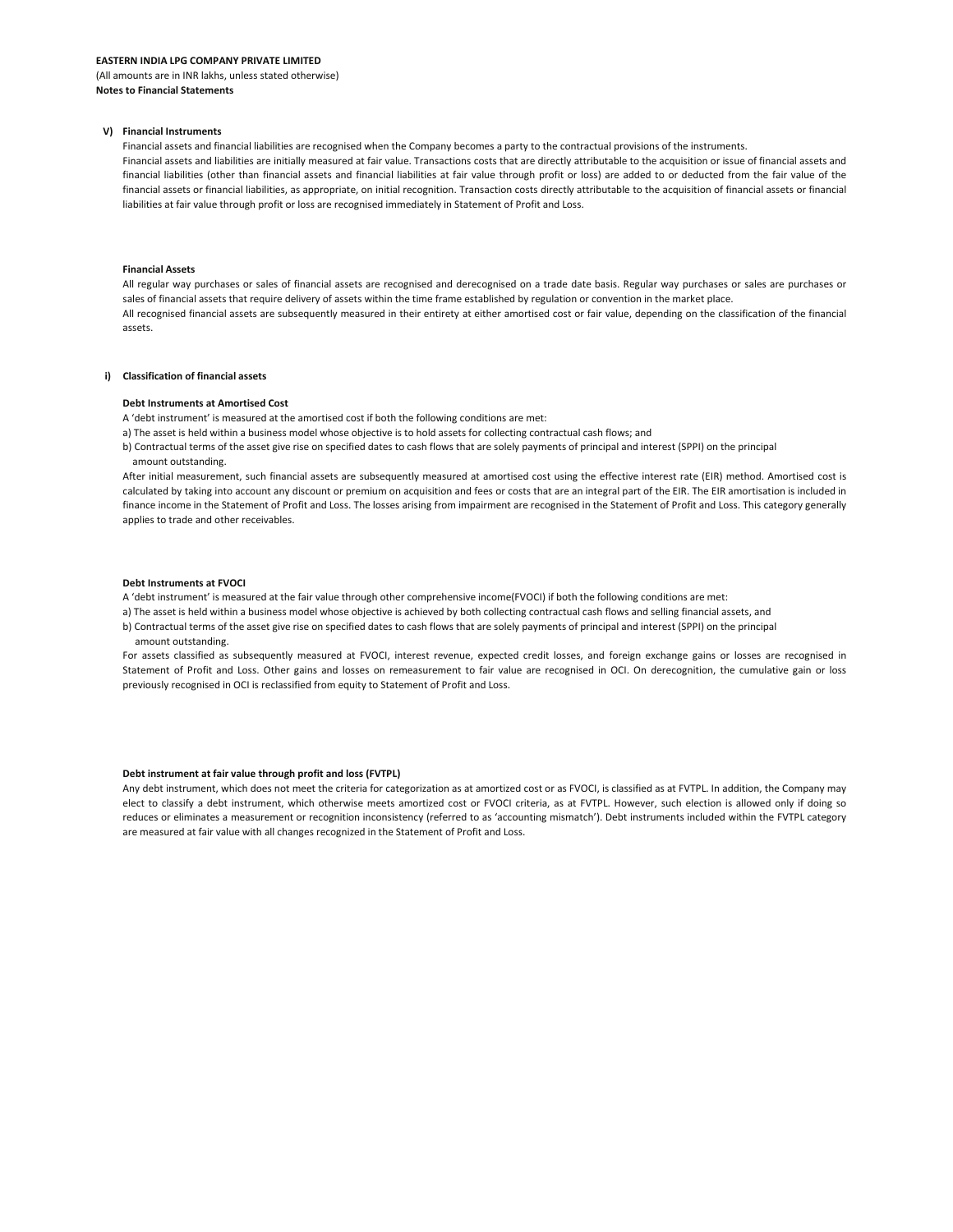(All amounts are in INR lakhs, unless stated otherwise) Notes to Financial Statements

#### iii) Equity investments

All equity investments in scope of Ind-AS 109 are measured at fair value. Equity instruments which are held for trading are classified as at FVTPL. For all other equity instruments, the Company decides to classify the same either as at FVOCI or FVTPL. The Company makes such election on an instrument-by-instrument basis. The classification is made on initial recognition and is irrevocable.

If the Company decides to classify an equity instrument as at FVOCI, then all fair value changes on the instrument, excluding dividends, are recognized in the OCI. There is no recycling of the amounts from OCI to Statement of Profit and Loss, even on sale of investment. However, the Company may transfer the cumulative gain or loss within equity.

Equity instruments included within the FVTPL category are measured at fair value with all changes recognized in the Statement of Profit and Loss.

Further, Company has elected to apply the exemption available under Ind AS 101 to continue the carrying value for its investments in subsidiaries and associates as recognised in the financial statements as at the date of transition to Ind AS, measured as per the previous GAAP as at the date of transition (April 1, 2016). Also, in accordance with Ind AS 27 company has elected the policy to account investments in subsidiaries and associates at cost.

#### iv) Derecognition

The Company derecognises a financial asset when the contractual rights to the cash flows from the asset expire, or when it transfers the financial asset and On derecognition of a financial asset in its entirety, the difference between the asset's carrying amount and the sum of the consideration received and receivable and the cumulative gain of loss that had been recognised in other comprehensive income and accumulated in equity is recognised in the Statement of Profit and Loss if such gain or loss would have otherwise been recognised in Statement of Profit and Loss on disposal of that financial asset.

On derecognition of a financial asset other than in its entirety (e.g. when the Company retains an option to repurchase part of the transferred asset), the Company allocates the previous carrying amount of the financial asset between the part it continues to recognise under continuing involvement, and the part it no longer recognises on the basis of the relative fair values of those parts on the date of the transfer. The difference between the carrying amount allocated to the part that is no longer recognised and any cumulative gain or loss allocated to it that had been recognised in other comprehensive income is recognised in Statement of Profit and Loss if such gain or loss would have otherwise been recognised in Statement of Profit and Loss on disposal of that financial asset. A cumulative gain or loss that had been recognised in other comprehensive income is allocated between the part that continues to be recognised and the part that is no longer recognised on the basis of the relative fair values of those parts.

#### v) Impairment of financial assets

Financial assets of the company comprise of trade receivable and other receivables consisting of debt instruments e.g., loans, debt securities, deposits, and bank balance. An impairment loss for trade and other receivables is established when there is objective evidence that the Company will not be able to collect all amounts due according to the original terms of the receivables. Impairment losses if any, are recognised in Statement of Profit and Loss for the year.

#### Financial liabilities and equity instruments

Financial instruments with a contractual obligation to deliver cash or another financial assets is recognised as financial liability by the Company.

#### i) Classification as debt or equity

Debt and equity instruments issued by the Company are classified as either financial liabilities or as equity in accordance with the substance of the contractual arrangements and the definitions of a financial liability and an equity instrument.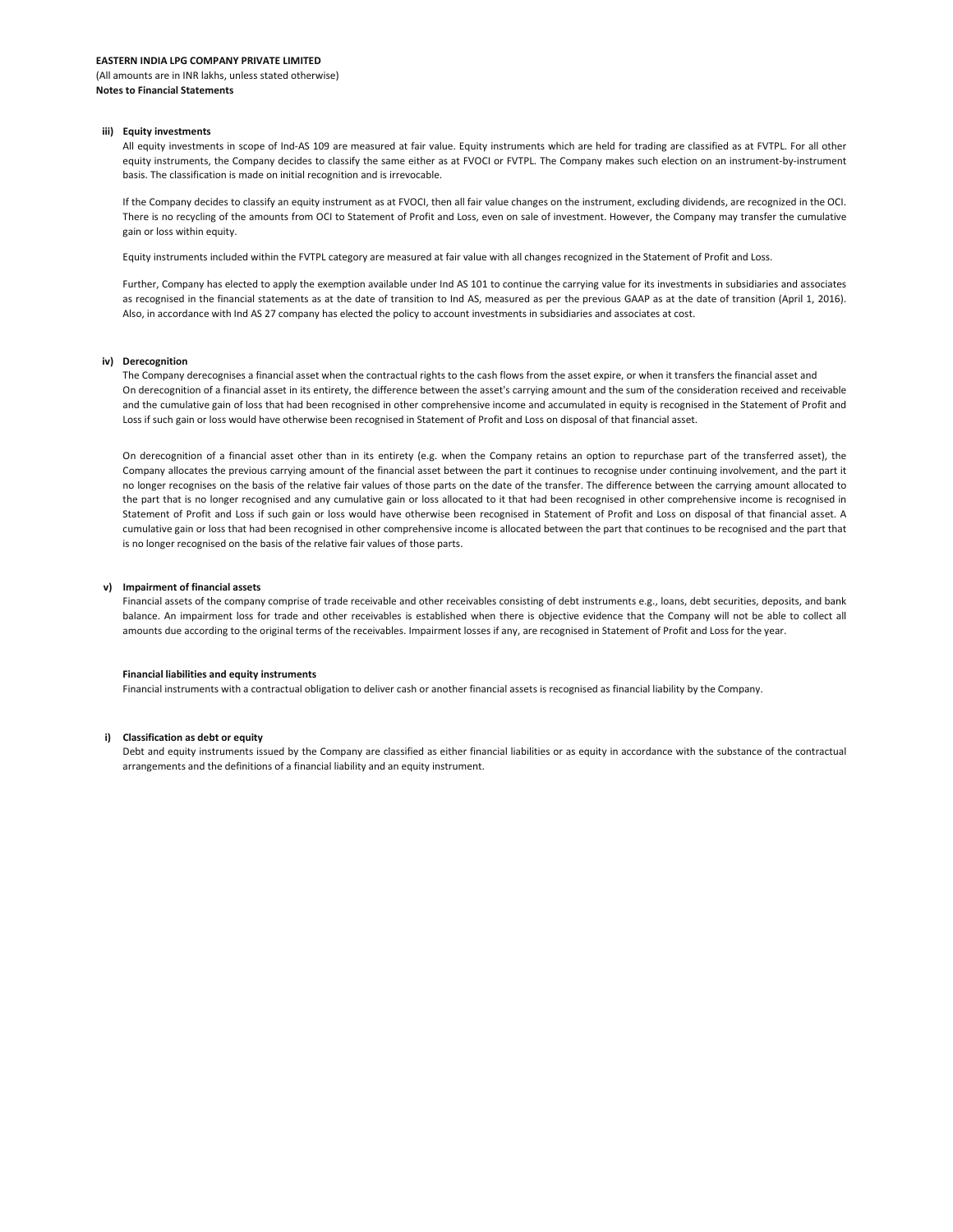(All amounts are in INR lakhs, unless stated otherwise) Notes to Financial Statements

#### ii) Equity Instruments

An equity instrument is any contract that evidences a residual interest in the assets of an entity after deducting all of its liabilities. Equity instruments issued by the Company are recognised at the proceeds received, net of direct issue costs.

Repurchase of the Company's own equity instruments is recognised and deducted directly in equity. No gain or loss is recognised in Statement of Profit and Loss on the purchase, sale, issue or cancellation of the Company's own equity instruments.

#### iii) Financial liabilities

All financial liabilities are subsequently measured at amoritsed cost using the effective interest method or at FVTPL.

#### Financial liabilities at FVTPL

Financial liabilities are classified as at FVTPL when the financial liability is either contingent consideration recognised by the Company as an acquirer in a business combination to which Ind AS 103 applies or is held for trading or it is designated as at FVTPL.

A financial liability is classified as held for trading if:

- it has been incurred principally for the purpose of repurchasing it in the near term; or

- on initial recognition it is part of a portfolio of identified financial instruments that the Company manages together and has a recent actual pattern of short term profit taking; or

- it is derivative that is not designated and effective as a hedging instrument.

A financial liability other than a financial liability held for trading or contingent consideration recognised by the Company as an acquirer in a business combination to which Ind AS 103 applies, may be designated as at FVTPL upon initial recognition if:

- such designation eliminated or significantly reduces a measurement or recognition inconsistency that would otherwise arise;

- the financial liability forms part of a group of financial assets or financial liabilities or both, which is managed and its performance is evaluated on a fair value basis, in accordance with the Company's documented risk management or investment strategy, and information about the grouping in provided internally on that basis; or

- it forms part of a contract containing one or more embedded derivatives, and Ind AS 109 permits the entire combined contract to be designated as at FVTPL in accordance with Ind AS 109.

Financial liabilities at FVTPL are stated at fair value, with any gains or losses arising on remeasurement recognised in Statement of Profit and Loss. The net gain or loss recognised in Statement of Profit and Loss incorporates any interest paid on the financial liability and in included in the 'Other income' line item.

#### Financial liabilities subsequently measured at amortised cost

Financial liabilities that are not held for trading and are not designated as at FVTPL are measured at amortised cost at the end of subsequent accounting periods. The carrying amounts of financial liabilities that are subsequently measured at amortised cost are determined based on the effective interest method. Interest expense that is not capitalised as part of costs of an asset is included in the 'Finance costs' line item.

The effective interest method is method of calculating the amortised cost of a financial liability and of allocating interest expense over the relevant period. The effective interest rate is the rate that exactly discounts estimated future cash payments (including all fees and points paid or received that form an integral part of the effective interest rate, transaction costs and other premiums or discounts) through the expected life of the financial liability, or (where appropriate) a shorter period, to the net carrying amount on initial recognition.

The Company's financial liabilities include trade and other payables, loans and borrowings including bank overdrafts and financial guarantee contracts.

Financial liabilities of the Company also include gold loans where company buys gold from authorised bank with deferred payment. Interest rate on such loan is dependent on gold lease market and other market specific factors (Linked to international gold interest rate). Gold loan is repaid considering the gold spot rate on the day of repayment. Since repayment of loan and interest payment is linked to the movement in gold price, this makes the arrangement a hybrid contract which will be fair valued at each reporting date.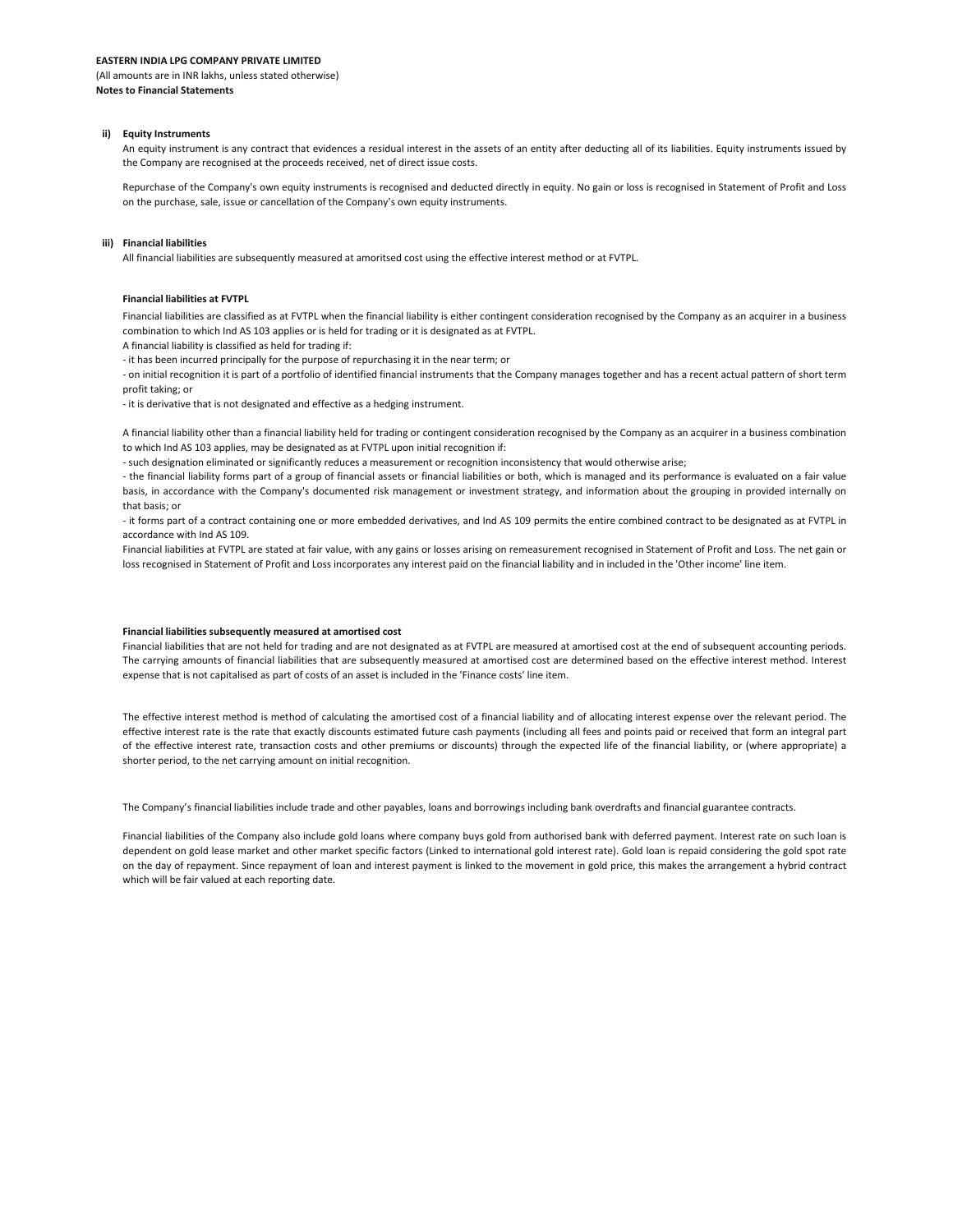(All amounts are in INR lakhs, unless stated otherwise) Notes to Financial Statements

#### iv) Derecognition

The Company derecognises financial liabilities when, and only when, the Company's obligations are discharged, cancelled or have expired. An exchange between with a lender of debt instruments with substantially different terms is accounted for as an extinguishment of the original financial liability and the recognition of a new financial liability. Similarly, a substantial modification of the terms of an existing financial liability (whether or not attributable to the financial difficulty of the debtor) is accounted for as an extinguishment of the original financial liability and the recognition of a new financial liability. The difference between the carrying amount of the financial liability derecognised and the consideration paid and payable is recognised in the Statement of Profit and Loss.

#### v) Offsetting of financial instruments

Financial assets and financial liabilities are offset and the net amount is reported in the balance sheet if there is a currently enforceable legal right to offset the recognised amounts and there is an intention to settle on a net basis, to realise the assets and settle the liabilities simultaneously.

#### VI) Borrowing cost

Borrowing costs are interest and other costs that the Company incurs in connection with the borrowing of funds and is measured with reference to the effective interest rate applicable to the respective borrowing. Borrowing costs include interest costs measured at EIR and exchange differences arising from foreign currency borrowings to the extent they are regarded as an adjustment to the interest cost.

Borrowing costs that are attributable to acquisition or construction of qualifying assets are capitalized as a part of cost of such assets till the time the asset is ready for its intended use. A qualifying assets is the one that necessarily takes substantial period of time to get ready for intended use. Other borrowing costs are recorded as an expense in the Profit and loss account in the year in which they are incurred.

#### VII) Leases

Assets taken on lease under which all risks and rewards of ownership are effectively retained by the lessor are classified as operating lease. Rental expenses from operating leases is generally recognised on a straight line basis over the term of the relevant lease. Where the rentals are structured solely to increase in line with expected general inflation to compensate for the lessor's expected inflationary cost increase, such increase are recognised in the year in which such benefit accrue. Contingent rentals arising under operating lease are recognised as an expenses in the period in which they are incurred.

Assets held by the Company under leases that transfer to the Company substantially all of the risks and rewards of ownership are classified as finance leases. The leased assets are measured initially at an amount equal to the lower of their fair value and the present value of the minimum lease payments. Subsequent to initial recognition, the assets are accounted for in accordance with the accounting policy applicable to that asset.

Minimum lease payments made under finance leases are apportioned between the finance expense and the reduction of the outstanding liability. The finance expense is allocated to each period during the lease term so as to produce a constant periodic rate of interest on the remaining balance of the liability.

#### VIII) Inventories

Inventories are carried at lower of cost and net realizable value. Cost of raw materials, finished goods, stock in trade and packing materials is determined on weighted average basis.

Costs comprise all cost of purchase, duties, taxes (other than those subsequently recoverable from tax authorities) and all other costs incurred in bringing the inventory to their present location and condition.

Cost of finished goods include costs of raw material, direct labour and other directly attributable expenses incurred in bringing such goods to their present location and condition.

Net realisable value is the estimated selling price in the ordinary course of business, less the estimated costs of completion and the estimated costs necessary to make the sale. Raw materials and other supplies held for use in the production of finished products are not written down below cost except in cases where material prices have declined and it is estimated that the cost of the finished products will exceed their net realisable value.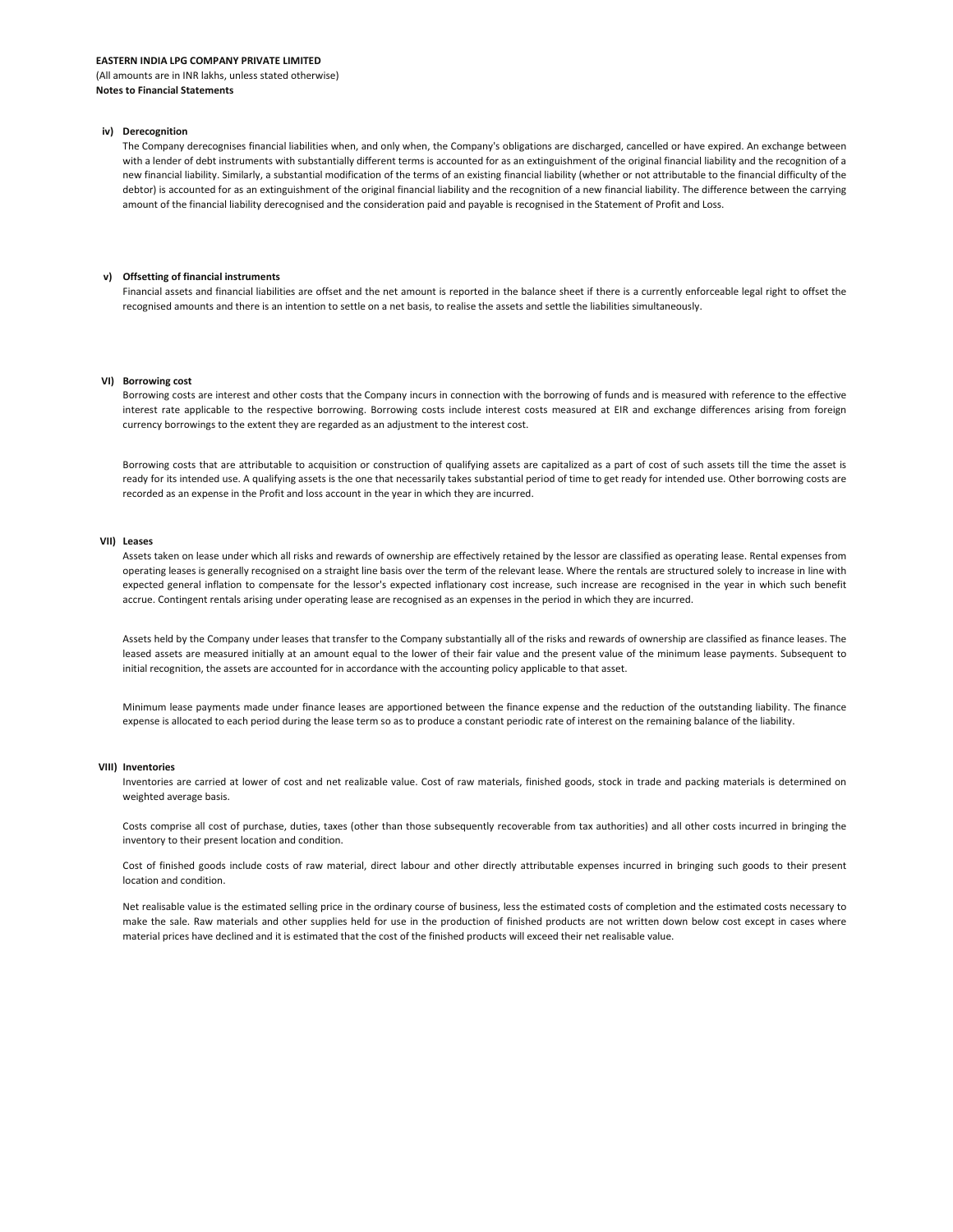(All amounts are in INR lakhs, unless stated otherwise) Notes to Financial Statements

#### IX) Cash and cash equivalents

Cash and cash equivalent in the balance sheet comprise cash at banks and on hand and short-term deposits with an original maturity of three months or less, which are subject to an insignificant risk of changes in value.

For the purpose of the statement of cash flows, cash and cash equivalents consist of cash and short-term deposits, as defined above, net of outstanding bank overdrafts as they are considered an integral part of the Company's cash management.

#### X) Revenue recognition

Revenue is measured at the fair value of the consideration received or receivable. Revenue is reduced for rebates.

#### Sale of goods

Revenue from the sale of goods is recognised when the goods are delivered and titles have passed, at which time all the following conditions are satisfied:

- the Company has transferred to the buyer the significant risks and rewards of ownership of the goods;
- the Company retains neither continuing managerial involvement to the degree usually associated with ownership nor effective control over the goods sold;
- the amount of revenue can be measured reliably;
- it is probable that the economic benefits associated with the transaction will flow to the Company; and
- the cost incurred or to be incurred in respect of the transaction can be measured reliably.

#### Consignment sales

The Company has consignment sales agreements with certain parties. The Company does not record revenue on consignment merchandise until the merchandise is reported to be sold by these parties to customers.

#### XI) Other income

#### Dividend and Interest income

Dividend income is recognised in statement of profit and loss on the date on which the company's right to receive payment is established.

Interest income from a financial asset is recognised when it is probable that the economic benefits will flow to the Company and the amount of income can be measured reliably. Interest income is accrued on a time basis, by reference to the principal outstanding and at the effective interest rate applicable, which is the rate that exactly discounts estimated future cash receipts through the expected life of the financial asset to that asset's net carrying amount on initial recognition.

#### Rental Income

Rental income arising from operating leases on investment properties is accounted for on an accrual basis as per the terms of the lease contract and is included in other income in the Statement of Profit and Loss.

#### XII) Retirement and other employee benefits

#### i) Short term employee benefits

Short-term employee benefits are expensed as the related service is provided at the undiscounted amount of the benefits expected to be paid in exchange for that service. A liability is recognised for the amount expected to be paid if the Company has a present legal or constructive obligation to pay this amount as a result of past service provided by the employee and the obligation can be estimated reliably.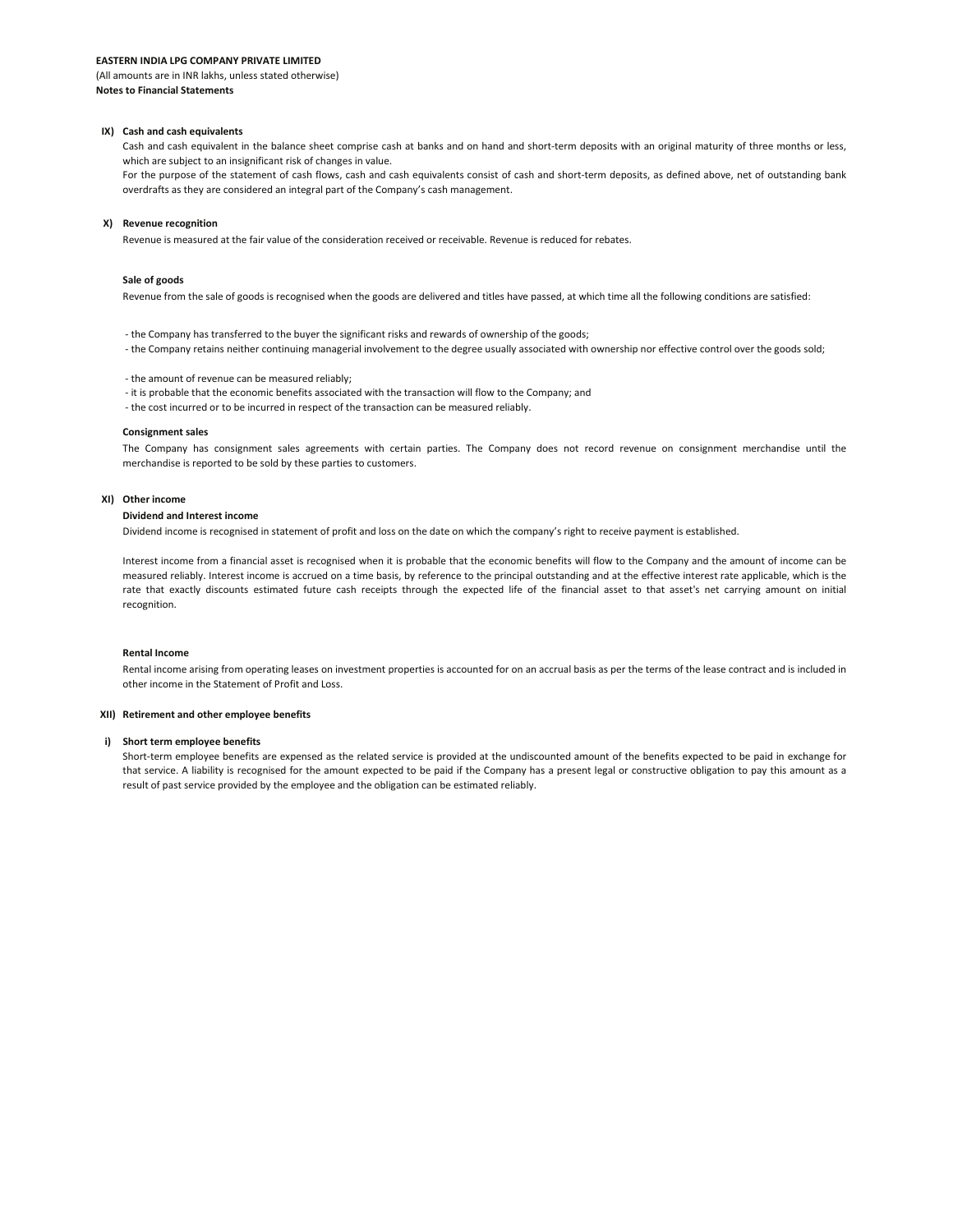(All amounts are in INR lakhs, unless stated otherwise) Notes to Financial Statements

#### ii) Post Employment Employee Benefits

Retirement benefits to employees comprise payments to government provident funds, gratuity fund, leave encashment and superannuation fund.

#### Defined contribution plans

Retirement benefits in the form of provident fund and superannuation fund are a defined contribution scheme and the contributions are charged to the Statement of Profit and Loss of the year when the contributions to the respective funds are due. There are no other obligations other than the contribution payable to the respective trusts.

#### Defined benefit plans

Gratuity liability is defined benefit obligation and is provided for on the basis of an actuarial valuation on projected unit credit method made at the end of each financial year.

The Company's net obligation in respect of defined benefit plans is calculated separately for each plan by estimating the amount of future benefit that employees have earned in the current and prior periods, discounting that amount and deducting the fair value of any plan assets. The calculation of defined benefit obligations is performed annually by a qualified actuary using the projected unit credit method. When the calculation results in a potential asset for the Company, the recognised asset is limited to the present value of economic benefits available in the form of any future refunds from the plan or reductions in future contributions to the plan.

Remeasurement of the net defined benefit liability, which comprise actuarial gains and losses, the return on plan assets (excluding interest) and the effect of the asset ceiling (if any, excluding interest), are recognised immediately in OCI. Net interest expense (income) on the net defined liability (assets) is computed by applying the discount rate, used to measure the net defined liability (asset), to the net defined liability (asset) at the start of the financial year after taking into account any changes as a result of contribution and benefit payments during the year. Net interest expense and other expenses related to defined benefit plans are recognised in statement of profit and loss.

When the benefits of a plan are changed or when a plan is curtailed, the resulting change in benefit that relates to past service or the gain or loss on curtailment is recognised immediately in Statement of Profit and Loss. The company recognises gains and losses on the settlement of a defined benefit plan when the settlement occurs.

Short term compensated absences are provided for based on estimates.

#### Other long term benefits

Long term compensated absences are provided for based on actuarial valuation. The actuarial valuation is done as per projected unit credit method. Actuarial gains/losses are recognized in the other comprehensive income.

#### XIII) Taxation

Income tax expenses represents the sum of the tax currently payable and deferred tax.

#### i) Current tax

The tax currently payable is based on taxable profit for the year. Taxable profit differs from 'profit before tax' as reported in the Statement of Profit and Loss because of items of income or expense that are taxable or deductible in other years and items that are never taxable or deductible. The current tax is calculated using tax rates that have been enacted or substantively enacted by the end of the reporting period.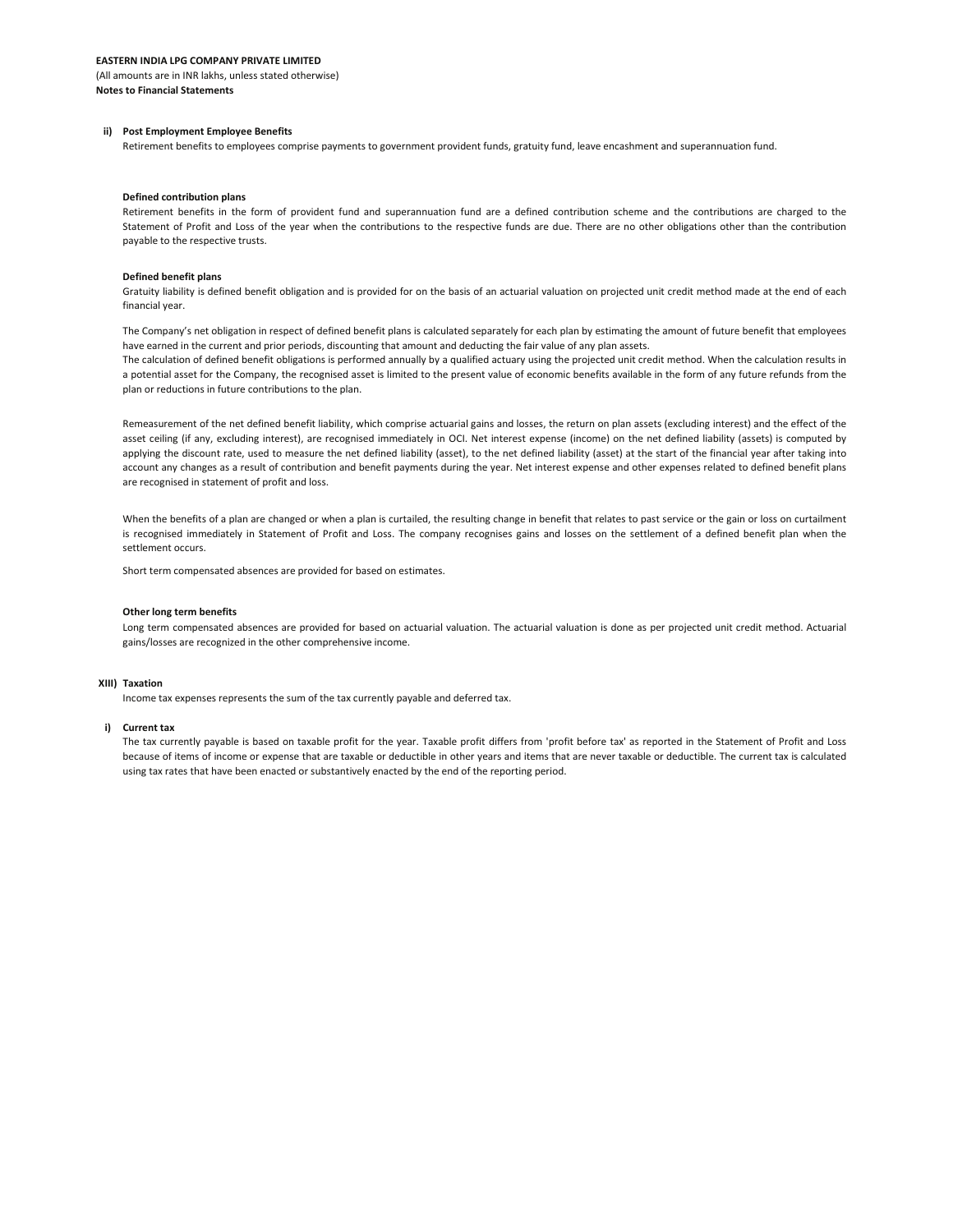(All amounts are in INR lakhs, unless stated otherwise) Notes to Financial Statements

#### ii) Deferred tax

Deferred tax is recognised on temporary differences between the carrying amount of assets and liabilities in the standalone financial statements and the corresponding tax bases used in the computation of taxable profit. Deferred tax liabilities are generally recognised for all taxable temporary differences. Deferred tax assets are generally recognised for all deductible temporary differences to the extent that it is probable that taxable profits will be available against which those deductible temporary differences can be utilised. Such deferred tax assets and liabilities are not recognised if the temporary difference arises from the initial recognition (other than in a business combination) of assets and liabilities in a transaction that affects neither the taxable profit nor the accounting profit. In addition, deferred tax liabilities are not recognised if the temporary difference arises from the initial recognition of goodwill.

Deferred tax liabilities are recognised for taxable temporary differences associated with investments in subsidiaries, except where the Company is able to control the reversal of temporary difference and it is probable that the temporary difference will not reverse in the foreseeable future. Deferred tax assets arising from deductible temporary differences associated with such investments and interests are only recognised to the extent that it is probable that there will be sufficient taxable profits against which to utilise the benefits of the temporary differences and they are expected to reverse in the foreseeable future.

The carrying amount of deferred tax assets is reviewed at the end of each reporting period and reduced to the extent that it is no longer probable that sufficient taxable profits will be available to allow all or part of the assets to be recovered.

Deferred tax liabilities and assets are measured at the tax rates that are expected to apply in the period in which the liability is settled or the asset is realised, based on tax rates (and tax laws) that have been enacted or substantively enacted by the end of the reporting period.

The measurement of deferred tax liabilities and assets reflect the tax consequences that would follow from the manner in which the Company expects, at the end of the reporting period, to recover or settle the carrying amount of its assets and liabilities.

#### iii) Current and deferred tax for the year

Current and deferred tax are recognised in Statement of Profit and Loss, except when they relate to items that are recognised in other comprehensive income or directly in equity, in which case, the current and deferred tax are also recognised in other comprehensive income or directly in equity respectively. Where current tax or deferred tax arises from the initial accounting for a business combination, the tax effect is included in the accounting for the business combination.

#### iv) Minimum alternate tax credit

Minimum alternate tax credit is recognized as an asset only when and to the extent there is convincing evidence that the Company will pay normal income tax during the specified period. Such asset is reviewed at each balance sheet date and the carrying amount of the MAT credit is written down to the extent there is no longer a convincing evidence to the effect that the Company will pay normal income tax during the specified period.

#### XIV) Provisions, contingent liabilities and contingent assets

A provision is recognized when the Company has a present obligation as a result of past events and it is probable that an outflow of resources will be required to settle the obligation in respect of which a reliable estimate can be made. These are reviewed at each balance sheet date and adjusted to reflect the current best estimates. Contingent liabilities are disclosed in the notes to the financial statements. Contingent assets are not recognized in the financial statements

Further, long term provisions are determined by discounting the expected future cash flows specific to the liability. The unwinding of the discount is recognised as finance cost. A provision for onerous contracts is measured at the present value of the lower of the expected cost of terminating the contract and the expected net cost of continuing with the contract. Before a provision is established, the Company recognises any impairment loss on the assets associated with that contract.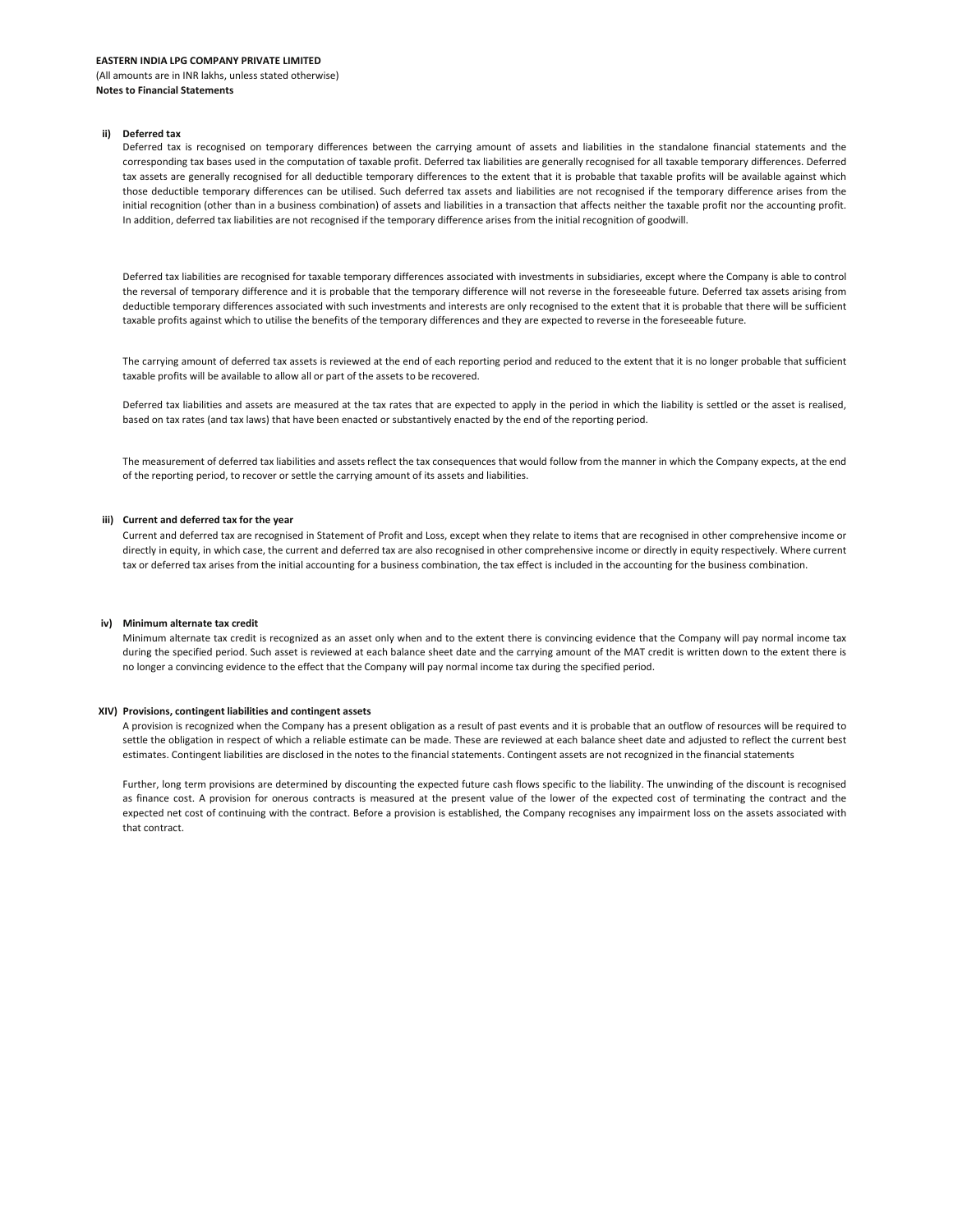(All amounts are in INR lakhs, unless stated otherwise) Notes to Financial Statements

#### 6 First-time adoption of Ind AS

The Company has prepared the opening balance sheet as per Ind AS as of April 1, 2016 (the transition date) by recognising all assets and liabilities whose recognition is required by Ind AS, not recognising items of assets or liabilities which are not permitted by Ind AS, by reclassifying items from previous GAAP to Ind AS as required under Ind AS, and applying Ind AS in measurement of recognised assets and liabilities. However, this principle is subject to the certain exceptions and certain optional exemptions availed by the Company as detailed below:

i. Deemed cost: The Company has elected to continue with the carrying value of all of its property, plant and equipment and intangible assets recognised as on transition date measured as per the previous GAAP and use that carrying value as deemed cost.

ii. Derecognition of financial assets and financial liabilities: The Company has opted to apply the exemption available under Ind AS 101 to apply the derecognition criteria of Ind AS 109 prospectively for the transactions occurring on or after the date of transition to Ind AS.

iii. Classification and measurement of financial assets: The Company has classified the financial assets in accordance with Ind AS 109 on the basis of facts and circumstances that exist on the date of transition to Ind AS.

#### 7 Critical accounting judgements and key sources of estimation uncertainty

The preparation of financial statements in accordance with Ind AS requires use of estimates and assumptions for some items, which might have an effect on their recognition and measurement in the balance sheet and statement of profit and loss. The actual amounts realised may differ from these estimates.

#### Key source of estimation uncertainity

The following are the key assumption concerning the future and other key sources of estimations uncertainty at the end of the reporting period that may have a significant risk of causing a material adjustment to the carrying amounts of assets and liabilities within the next financial year:

#### a) Property, plant and equipment :

Determination of the estimated useful lives of tangible assets and the assessment as to which components of the cost may be capitalized. Useful lives of tangible assets are based on the life prescribed in Schedule II of the Companies Act, 2013. In cases, where the useful lives are different from that prescribed in Schedule II, they are based on technical advice, taking into account the nature of the asset, the estimated usage of the asset, the operating conditions of the asset, past history of replacement, anticipated technological changes, manufacturers' warranties and maintenance support. Assumptions also need to be made, when the Company assesses, whether an asset may be capitalised and which components of the cost of the asset may be capitalised.

#### b) Inventories :

The measurement of inventory including the determination of its net realizable value, involves the use of estimates. The significant sources of estimation uncertainty include diamond prices, production grade and expenditure and determining the remaining costs of completion to bring inventory into its saleable form. The Company uses historical data on prices achieved, grade and expenditure in forming its assessment.

#### c) Recognition and measurement of defined benefit obligations :

The obligation arising from defined benefit plan is determined on the basis of actuarial assumptions. Key actuarial assumptions include discount rate, trends in salary escalation and vested future benefits and life expectancy. The discount rate is determined by reference to market yields at the end of the reporting period on government bonds. The period to maturity of the underlying bonds correspond to the probable maturity of the post-employment benefit obligations.

#### d) Recognition of deferred tax assets :

A deferred tax asset is recognised for all the deductible temporary differences to the extent that it is probable that taxable profit will be available against which the deductible temporary difference can be utilised. The management assesses that there will be sufficient taxable profits against which to utilise the benefits of temporary differences and they are expected to reverse in the foreseeable future.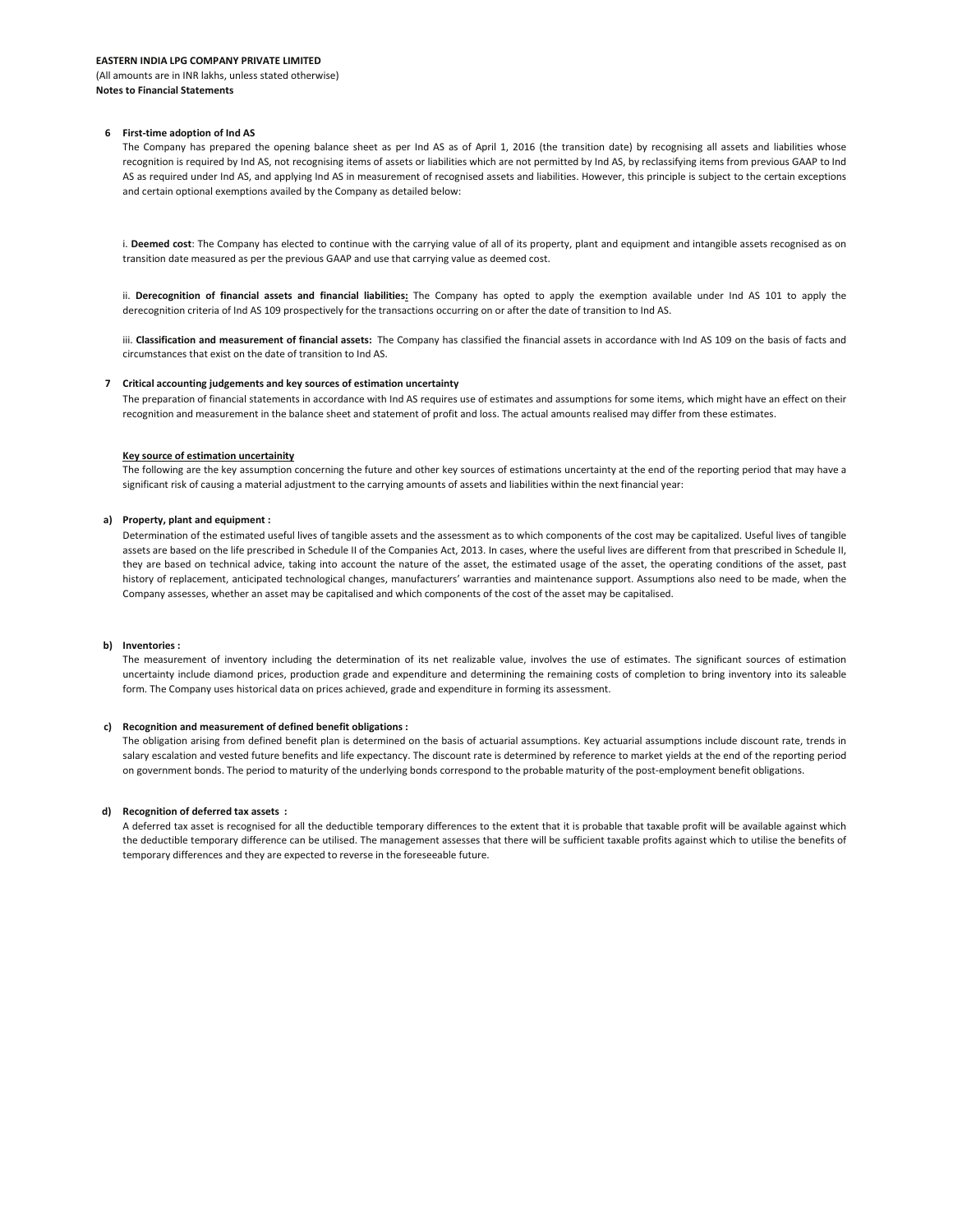(All amounts are in INR lakhs, unless stated otherwise) Notes to Financial Statements

#### Note 8

Property, plant and equipment - As at 31st March, 2021

|                        |               |             | <b>Gross block</b> |                  | <b>Accumulated depreciation</b> |                |             |                  | <b>Net block</b> |
|------------------------|---------------|-------------|--------------------|------------------|---------------------------------|----------------|-------------|------------------|------------------|
|                        | As at         | Additions/  | Deductions/        | As at            | As at                           | Charge for the | Deductions/ | As at            | As at            |
|                        | April 1, 2020 | adiustments | adjustments        | 31st March. 2021 | April 1, 2020                   | year           | adiustments | 31st March. 2021 | 31st March, 2021 |
|                        |               |             |                    |                  |                                 |                |             |                  |                  |
| Building               | 8.10          |             |                    | 8.10             | 2.83                            | 0.12           |             | 2.95             | 5.15             |
| Office equipment       | 3.02          |             |                    | 3.02             | 2.96                            |                |             | 2.96             | 0.06             |
| Furniture and fixtures | 1.65          |             |                    | 1.65             | 1.63                            |                |             | 1.63             | 0.02             |
| Total                  | 12.77         |             |                    | 12.77            | 7.42                            | 0.12           |             | 7.54             | 5.23             |

### Property, plant and equipment - As at March 31, 2020

|                        |                        |                           | <b>Gross block</b>         |                         |                        | <b>Accumulated depreciation</b> |                            |                         |                         |
|------------------------|------------------------|---------------------------|----------------------------|-------------------------|------------------------|---------------------------------|----------------------------|-------------------------|-------------------------|
|                        | As at<br>April 1, 2019 | Additions/<br>adiustments | Deductions/<br>adjustments | As at<br>March 31, 2020 | As at<br>April 1, 2019 | Charge for the<br>year          | Deductions/<br>adiustments | As at<br>March 31, 2020 | As at<br>March 31, 2020 |
| <b>Building</b>        | 8.10                   |                           |                            | 8.10                    | 2.71                   | 0.12                            |                            | 2.83                    | 5.27                    |
| Office equipment       | 3.02                   |                           |                            | 3.02                    | 2.96                   |                                 |                            | 2.96                    | 0.06                    |
| Furniture and fixtures | 1.65                   |                           |                            | 1.65                    | 1.63                   |                                 |                            | 1.63                    | 0.02                    |
| Total                  | 12.77                  |                           |                            | 12.77                   | 7.30                   | 0.12                            |                            | 7.42                    | 5.35                    |

### Property, plant and equipment - As at April 1, 2017

|                        |               |             |             | <b>Accumulated depreciation</b> |               | <b>Net Block</b> |                          |               |               |
|------------------------|---------------|-------------|-------------|---------------------------------|---------------|------------------|--------------------------|---------------|---------------|
|                        | As at         | Additions/  | Deductions/ | As at                           | As at         | Charge for the   | Deductions/              | As at         | As at         |
|                        | April 1, 2017 | adjustments | adjustments | April 1, 2017                   | April 1, 2017 | year             | adjustments              | April 1, 2017 | April 1, 2017 |
| Freehold               |               |             |             |                                 |               |                  |                          |               |               |
| Leasehold improvements |               |             |             |                                 |               | . .              |                          |               |               |
| Building               | 8.10          |             |             | 8.10                            | 2.59          | 0.12             |                          | 2.71          | 5.39          |
| Plant and machinery    |               |             |             |                                 |               | . .              |                          |               |               |
| Office equipments      | 3.02          |             |             | 3.02                            | 2.96          | <b>1999</b>      |                          | 2.96          | 0.06          |
| Furniture and fixtures | 1.65          |             |             | 1.65                            | 1.63          | -                |                          | 1.63          | 0.02          |
| Vehicles               |               |             |             |                                 |               |                  |                          | <b>COL</b>    |               |
| Total                  | 12.77         | $\sim$      | ۰.          | 12.77                           | 7.18          | 0.12             | $\overline{\phantom{a}}$ | 7.30          | 5.47          |

The Company has availed the deemed cost exemption in relation to the property, plant and equipment and other intangible assets on the date of transition and hence the net block carrying amount has been considered as the gross block carrying amount on that date. Refer note below for the gross block value and the accumulated depreciation on April 1, 2016 under the previous GAAP.

| Property, plant and<br>equipment | <b>Gross block</b> | Accumulated<br>depreciation | Net block |
|----------------------------------|--------------------|-----------------------------|-----------|
| Freehold                         | ٠                  |                             |           |
| Leasehold improvements           | ۰                  | ۰                           | ۰         |
| Building                         | 8.10               | 2.71                        | 5.39      |
| Plant and machinery              |                    | ۰                           | ۰         |
| Office equipments                | 3.02               | 2.96                        | 0.06      |
| Furniture and fixtures           | 1.65               | 1.63                        | 0.02      |
| Vehicles                         | ۰                  | ٠                           |           |
| Total                            | 12.77              | 7.30                        | 5.47      |

#### Property, plant and equipment

| Depreciation and amortisation for the year       |                                        |                                        |
|--------------------------------------------------|----------------------------------------|----------------------------------------|
| Particulars                                      | For the Year ended<br>31st March. 2021 | For the year ended<br>31st March. 2020 |
| Depreciation on property,<br>plant and equipment | 0.12                                   | 0.12                                   |
| Amortisation (Refer note 9)                      |                                        |                                        |
| Total                                            | 0.12                                   | 0.12                                   |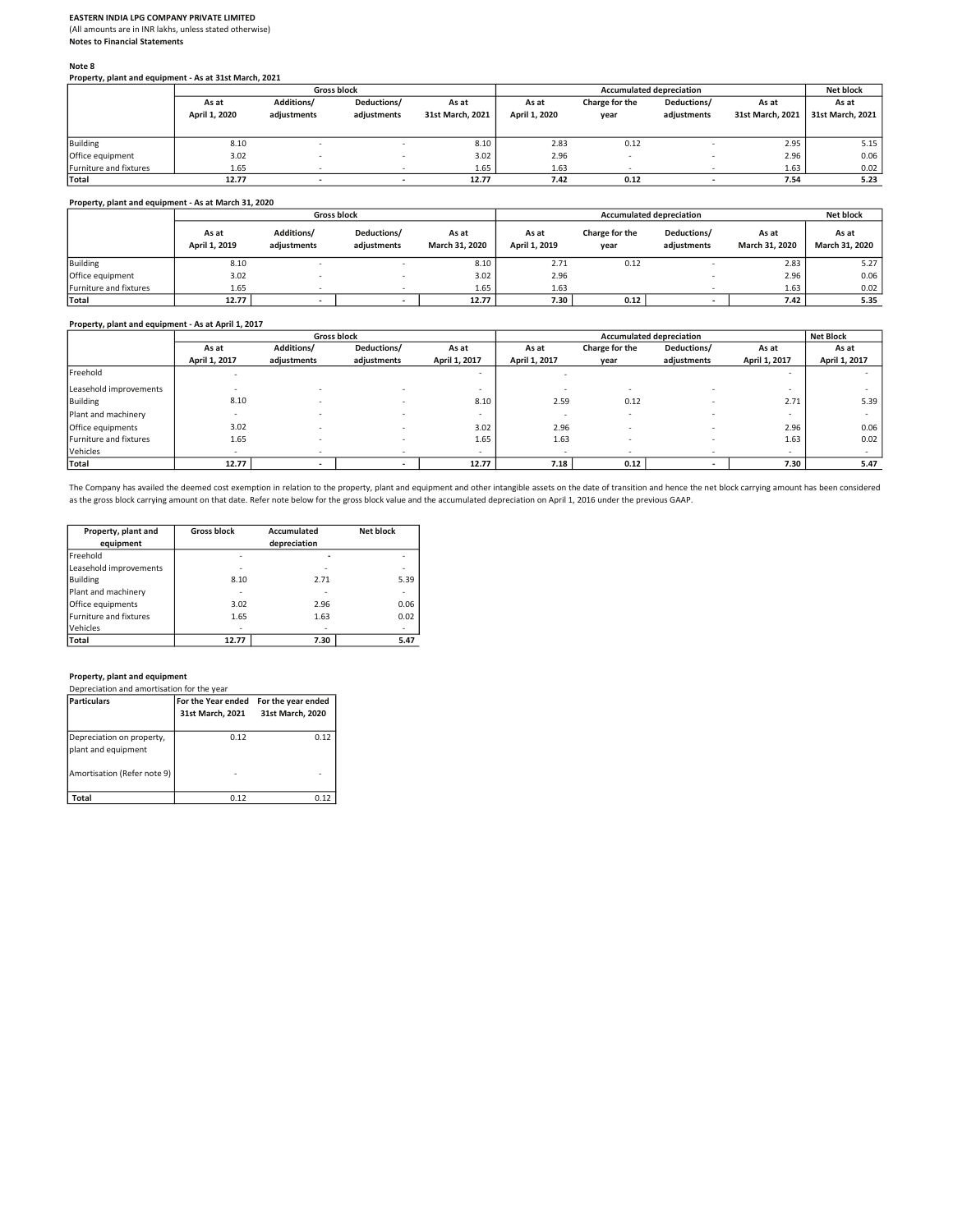(All amounts are in INR lakhs, unless stated otherwise) Notes to Financial Statements

## Note 9

## Other non-current assets

## (Unsecured, considered good unless otherwise stated)

| <b>Particulars</b>                                          | As at            | As at            |
|-------------------------------------------------------------|------------------|------------------|
|                                                             | 31st March, 2021 | 31st March, 2020 |
| Balance with statutory authorities                          | 6.32             | 6.32             |
| <b>Total</b>                                                | 6.32             | 6.32             |
| Note 10                                                     |                  |                  |
| Cash and cash equivalents                                   |                  |                  |
| <b>Particulars</b>                                          | As at            | As at            |
|                                                             | 31st March, 2021 | 31st March, 2020 |
| Bank balances                                               |                  |                  |
| - Current accounts                                          | 0.92             | 0.36             |
| Cash on hand                                                |                  |                  |
| Cash and cash equivalents as presented in the balance sheet | 0.92             | 0.36             |
| Note 11                                                     |                  |                  |
| <b>Other current assets</b>                                 |                  |                  |
| (Unsecured, considered good unless otherwise stated)        |                  |                  |
|                                                             | As at            | As at            |
| <b>Particulars</b>                                          | 31st March, 2021 | 31st March, 2020 |
| Other current assets                                        |                  |                  |
|                                                             |                  |                  |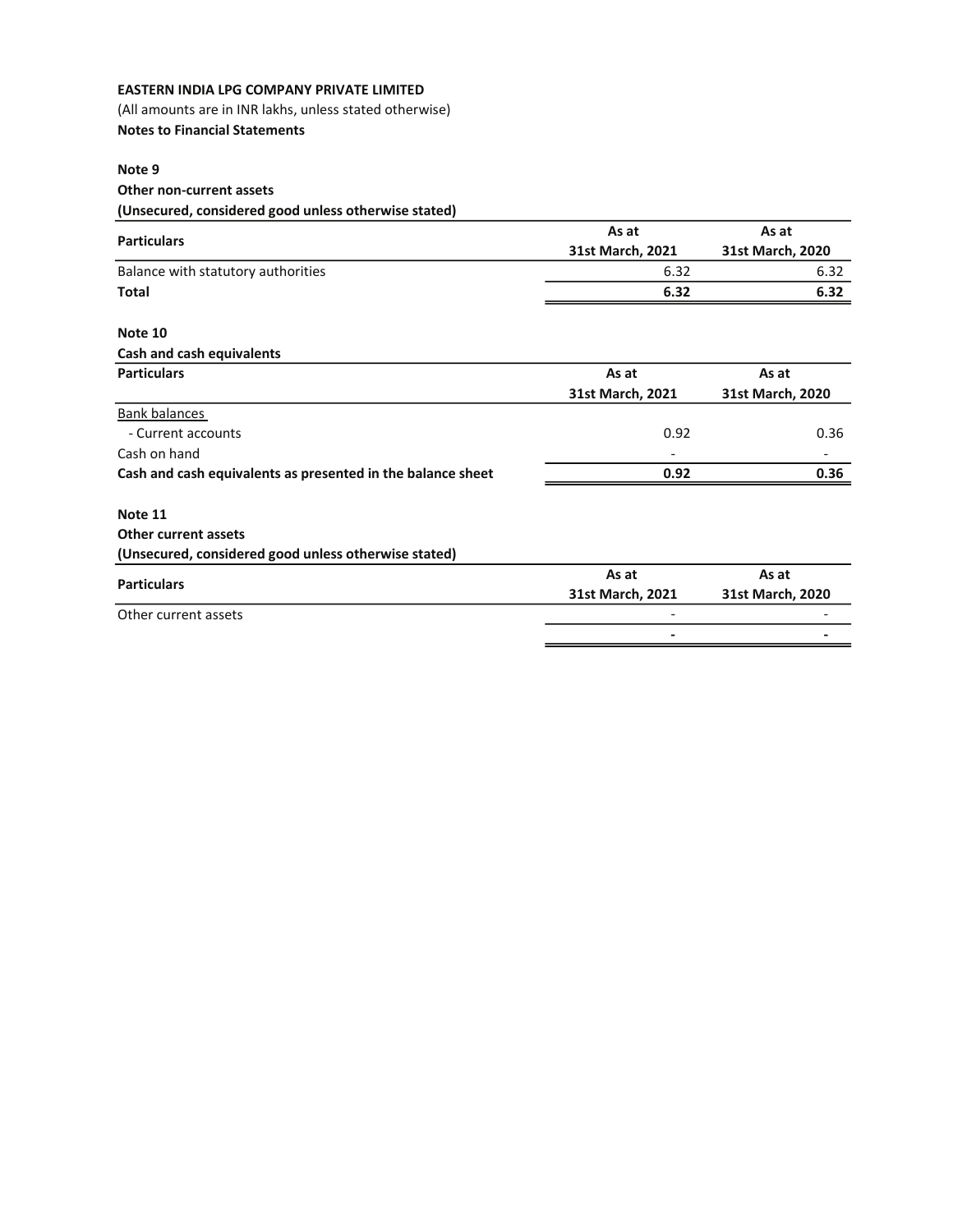(All amounts are in INR lakhs, unless stated otherwise)

Notes to Financial Statements

## Note 12

| <b>Equity share capital</b>                  | As at 31st March, 2021 |               | As at 31st March, 2020 |        |
|----------------------------------------------|------------------------|---------------|------------------------|--------|
| <b>Particulars</b>                           | Number of              | <b>Amount</b> | Number of              | Amount |
|                                              | <b>Shares</b>          |               | <b>Shares</b>          |        |
| [a] Authorised share capital                 |                        |               |                        |        |
| Equity shares of the par value of Rs 10 each | 50,000                 | 5.00          | 50,000                 | 5.00   |
| Total                                        | 50,000                 | 5.00          | 50,000                 | 5.00   |
| [b] Issued, subscribed and paid up           |                        |               |                        |        |
| Equity shares of Rs.10 each                  | 10,007                 | 1.00          | 10,007                 | 1.00   |
| Total                                        | 10,007                 | 1.00          | 10,007                 | 1.00   |

## [c] Reconciliation of number of shares outstanding at the beginning and end of the year :

|                              | As at 31st March, 2021 |               | As at 31st March, 2020 |                          |
|------------------------------|------------------------|---------------|------------------------|--------------------------|
| Equity:                      | Number of              | <b>Amount</b> | Number of              | Amount                   |
|                              | <b>Shares</b>          |               | <b>Shares</b>          |                          |
| At the beginning of the year | 10.007                 | 1.00          | 10.007                 | 1.00                     |
| Issued during the year       | $\sim$                 | -             | -                      | $\overline{\phantom{0}}$ |
| At the end of the year       | 10.007                 | 1.00          | 10.007                 | 1.00                     |

## [d] Rights, preferences and restrictions attached to equity shares :

The Company has one class of equity shares having a par value of Rs 10 per share. Each shareholder is eligible for one vote per share held and to dividend, if declared and paid by the Company. In the event of liquidation, the equity shareholders are eligible to receive the remaining assets of the Company after distribution of all liabilities, in proportion to their shareholding.

## [e] Details of shareholders holding more than 5% of the aggregate shares in the Company:

| Name of the shareholder                  |                            | As at 31st March, 2021 |  |                            |            | As at 31st March, 2020 |  |
|------------------------------------------|----------------------------|------------------------|--|----------------------------|------------|------------------------|--|
|                                          | Number of<br><b>Shares</b> | Percentage             |  | Number of<br><b>Shares</b> | Percentage |                        |  |
| Equity shares of Rs.10/- each fully paid |                            |                        |  |                            |            |                        |  |
| Aegis Logistics Limited                  | 10.007                     | 100.00%                |  | 10,007                     | 100.00%    |                        |  |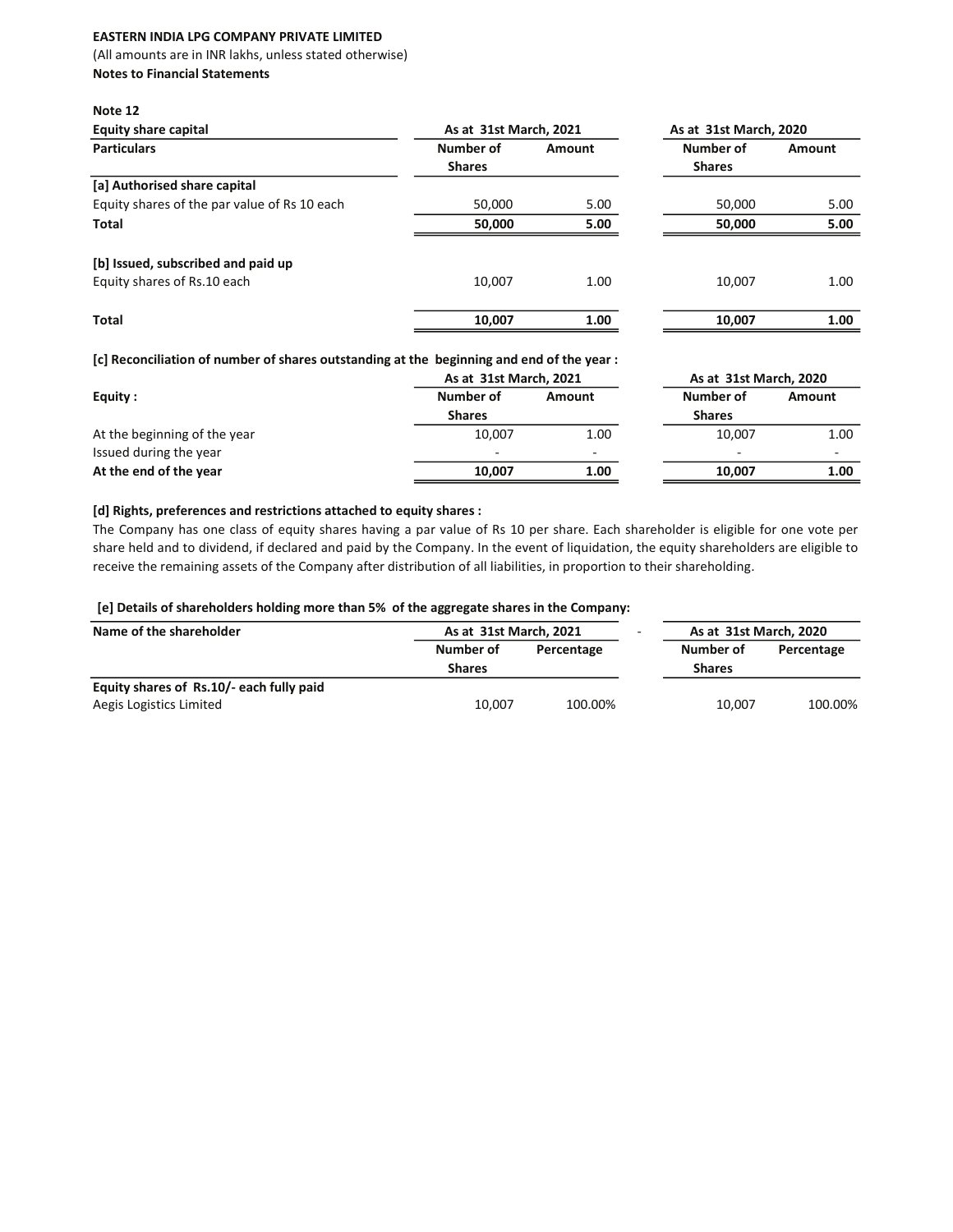(All amounts are in INR lakhs, unless stated otherwise) Notes to Financial Statements

## Note 13

| <b>Securities Premium</b>               |                  |                  |   |
|-----------------------------------------|------------------|------------------|---|
| <b>Particulars</b>                      | As at            | As at            |   |
|                                         | 31st March, 2021 | 31st March, 2020 | 0 |
| Balance as at the beginning of the year |                  |                  |   |
| Addition during the year                |                  | $\qquad \qquad$  |   |
| Balance as at the end of the year       | -                | ۰                |   |

Securities premium reserve is used to record the premium on issue of shares. The reserve is utilised in accordance with the provisions of the Companies Act, 2013. No dividend can be distributed out of this

| Capital reserve                         |                  |                  |
|-----------------------------------------|------------------|------------------|
| <b>Particulars</b>                      | As at            | As at            |
|                                         | 31st March, 2021 | 31st March, 2020 |
| Balance as at the beginning of the year |                  |                  |
| Addition during the year                |                  |                  |
| Balance as at the end of the year       |                  |                  |
|                                         |                  |                  |
| Capital redemption reserve              |                  |                  |
| <b>Particulars</b>                      | As at            | As at            |
|                                         | 31st March, 2021 | 31st March, 2020 |
| Balance as at the beginning of the year |                  |                  |
| Addition during the year                |                  |                  |
| Balance as at the end of the year       |                  |                  |

The Company is required to create a capital redemption reserve out of the profits when any capital is redeemed. Capital Redemption Reserve can be utilized only for issuing fully paid bonus shares. No dividend can be distributed out of this fund.

| Debenture redemption reserve            |                  |                  |
|-----------------------------------------|------------------|------------------|
| <b>Particulars</b>                      | As at            | As at            |
|                                         | 31st March, 2021 | 31st March, 2020 |
| Balance as at the beginning of the year |                  |                  |
| Addition during the year                |                  |                  |
| Balance as at the end of the year       |                  |                  |
| <b>General Reserve</b>                  |                  |                  |
| <b>Particulars</b>                      | As at            | As at            |
|                                         | 31st March, 2021 | 31st March, 2020 |
| Balance as at the beginning of the year | (0.22)           | (0.22)           |
| Addition during the year                |                  |                  |
| Balance as at the end of the year       | (0.22)           | (0.22)           |
| <b>Retained earnings</b>                |                  |                  |
| <b>Particulars</b>                      | As at            | As at            |
|                                         | 31st March, 2021 | 31st March, 2020 |
| Balance as at the beginning of the year | (11.06)          | 10.39            |
| Profit for the year                     | (6.09)           | (21.45)          |
| Addition / (Reduction) during the year  |                  | 0.00             |
| Balance as at the end of the year       | (17.15)          | (11.06)          |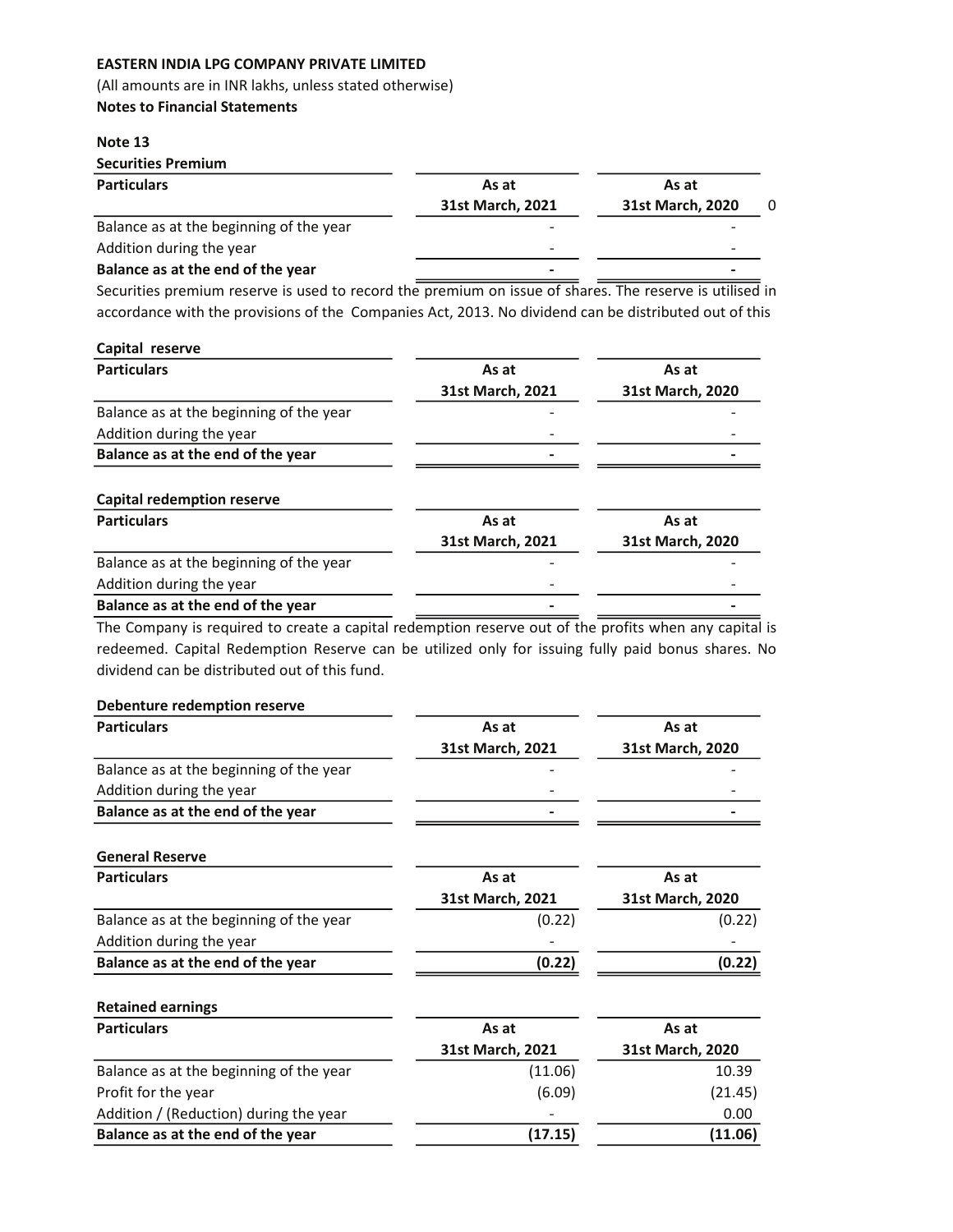(All amounts are in INR lakhs, unless stated otherwise)

Notes to Financial Statements

## Note 14

## Current financial liability - Borrowings

|                                                                                           | As at            | As at            |
|-------------------------------------------------------------------------------------------|------------------|------------------|
| <b>Particulars</b>                                                                        | 31st March, 2021 | 31st March, 2020 |
| <b>Non-Current</b>                                                                        |                  |                  |
| <b>Unsecured Loans</b>                                                                    |                  |                  |
| Ind AS Loans from Holding Company                                                         | (5.98)           | (11.51)          |
| From related parties                                                                      | 71.66            | 70.66            |
| <b>Total</b>                                                                              | 65.68            | 59.15            |
|                                                                                           |                  |                  |
| Note 15                                                                                   |                  |                  |
| <b>Current Financial Liability-Trade payables</b>                                         |                  |                  |
| <b>Particulars</b>                                                                        | As at            | As at            |
|                                                                                           | 31st March, 2021 | 31st March, 2020 |
|                                                                                           |                  |                  |
| Trade payables                                                                            |                  |                  |
| Total outstanding dues of creditors other than micro<br>enterprises and small enterprises | 60.71            | 60.71            |
| <b>Total</b>                                                                              | 60.71            | 60.71            |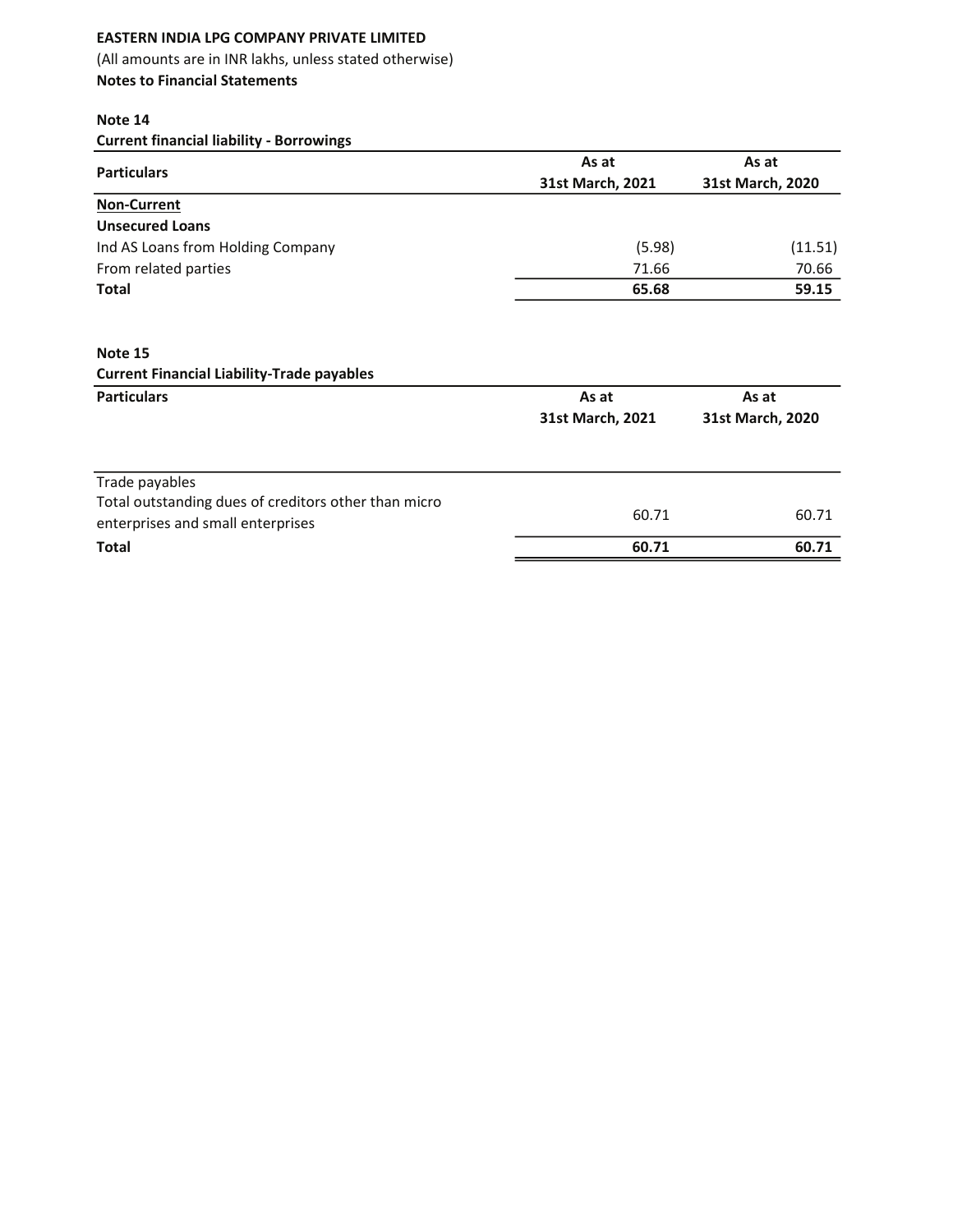(All amounts are in INR lakhs, unless stated otherwise) Notes to Financial Statements

## Note 16

Finance costs

| <b>Particulars</b>     | For the Year ended<br>31st March, 2021 | For the year ended<br>31st March, 2020 |
|------------------------|----------------------------------------|----------------------------------------|
| Interest on borrowings | 5.53                                   | 4.73                                   |
| Other borrowing costs  | 0.05                                   | 0.02                                   |
| Total                  | 5.58                                   | 4.75                                   |

## Note 17 Other expenses

| <b>Particulars</b>                | For the Year ended<br>31st March, 2021 | For the year ended<br>31st March, 2020 |
|-----------------------------------|----------------------------------------|----------------------------------------|
| Rates and taxes                   | 0.02                                   | 0.04                                   |
| Professional fees (Refer note 1)  | 0.37                                   | 0.40                                   |
| Sundry Debit Balances written off | $\overline{\phantom{a}}$               | 16.14                                  |
| Miscellaneous operating expenses  | $\overline{\phantom{a}}$               | $\overline{\phantom{0}}$               |
| Total                             | 0.39                                   | 16.58                                  |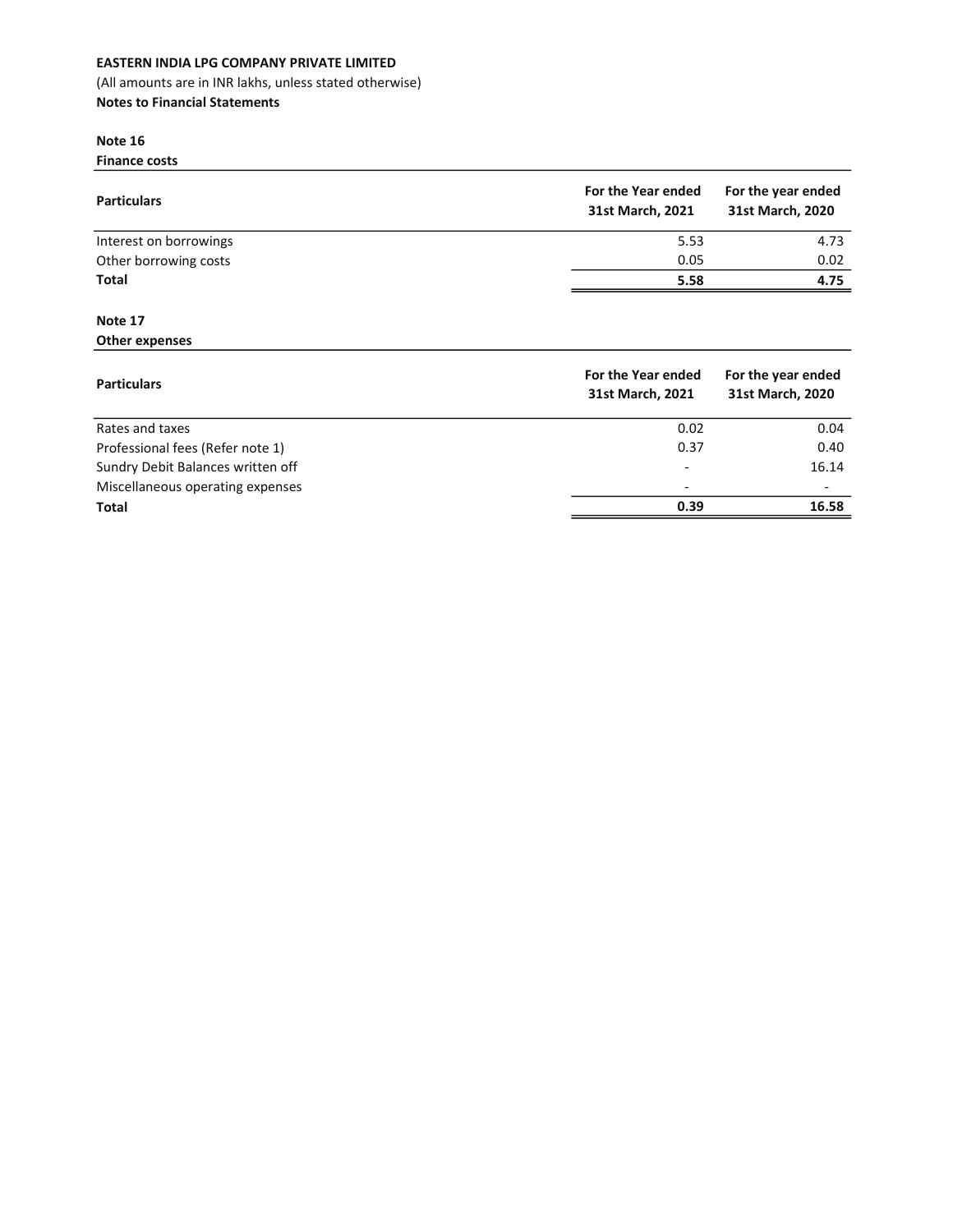(All amounts are in INR lakhs, unless stated otherwise)

## Notes to Financial Statements

## Note 18

## Earnings per share

Basic and diluted earnings per share is calculated by dividing the profit attributable to equity holders of the Company by the weighted average of equity shares outstanding during the year.

| <b>Particulars</b>                              | For the Year ended 31st | For the year ended |
|-------------------------------------------------|-------------------------|--------------------|
|                                                 | <b>March. 2021</b>      | 31st March, 2020   |
| Profit for basic and diluted earnings per share | (6.09)                  | (21.45)            |
| Weighted average number of equity shares        | 10                      | 10                 |
| Basic and diluted / earnings per share (Rs.)    | (0.61)                  | (2.14)             |

## Reconciliation of weighted average number of equity shares:

| <b>Particulars</b>                                     | For the Year ended 31st<br>For the year ended |                  |
|--------------------------------------------------------|-----------------------------------------------|------------------|
|                                                        | <b>March, 2021</b>                            | 31st March, 2020 |
| Equity shares outstanding at the beginning of the year | 10,007                                        | 10,007           |
| Equity shares issued during the year                   | $\overline{\phantom{0}}$                      |                  |
| Equity shares outstanding at the end of the year       | 10.007                                        | 10.007           |
| Total weighted average number of shares                | 10,007                                        | 10,007           |

Note: There is no dilution to the basic EPS as there are no outstanding potentially dilutive equity shares.